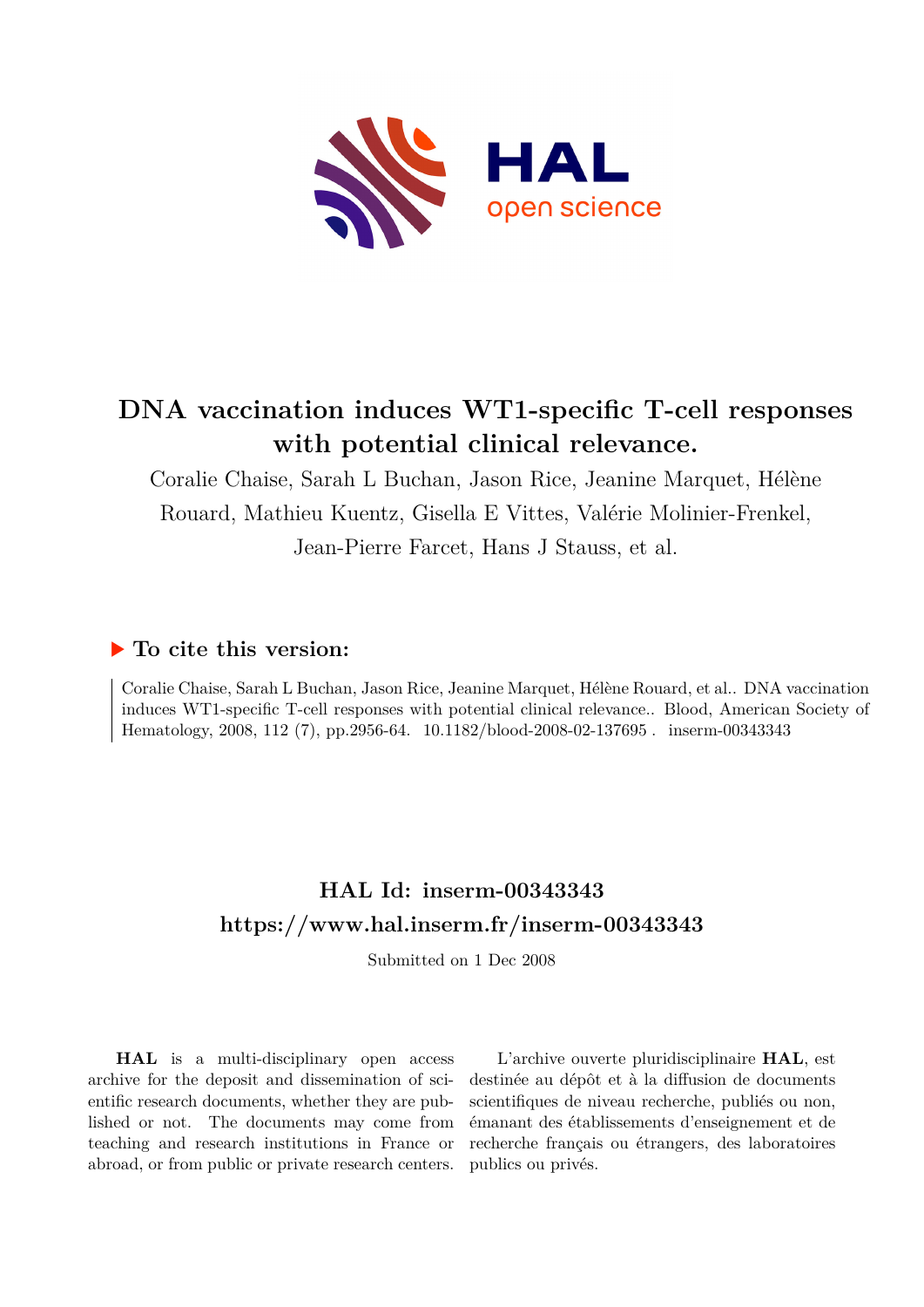# DNA VACCINATION INDUCES WT1-SPECIFIC T-CELL RESPONSES WITH POTENTIAL CLINICAL RELEVANCE.

\*Coralie Chaise<sup>1, 2</sup>, \*Sarah L. Buchan<sup>3</sup>, Jason Rice<sup>3</sup>, Jeanine Marquet<sup>1, 2</sup>, Hélène

Rouard<sup>4</sup>, Mathieu Kuentz<sup>5</sup>, Gisella E. Vittes<sup>3</sup>, Valérie Molinier-Frenkel<sup>1,2,6</sup>, Jean-Pierre

Farcet<sup>1,2,6</sup>, Hans J. Stauss<sup>7</sup>, Marie-Hélène Delfau-Larue<sup>1,2,6</sup> and Freda K. Stevenson<sup>3</sup>.

\*These authors contributed equally to this work.

<sup>1</sup>INSERM U-841, IMRB, Département d'Immunologie, dermatologie et Oncologie, Equipe n°9, Créteil, F-94000 France; <sup>2</sup>Université Paris 12, Faculté de Médecine, Créteil, F-94000 France;<sup>3</sup> Genetic Vaccine Group, Somers Cancer Research Building, Southampton University Hospitals Trust, Southampton SO16 6YD, United Kingdom; <sup>4</sup>Laboratoire de Thérapie Cellulaire, EFS, Créteil, F-94000 France; <sup>5</sup>AP-HP, Hôpital Henri Mondor, Service d'Hématologie clinique. Créteil. F-94000 France : <sup>6</sup>AP-HP. Hôpital Henri Mondor. Service d'Immunologie biologique, Créteil, F-94000 France, <sup>7</sup>Department of Immunology and Molecular Pathology, Royal Free Hospital, London, United Kingdom.

# Short title: Targeting WT1-expressing tumor by DNA vaccination

# **Corresponding authors:**

| 1. Professor F. K. Stevenson,           | 2. Prof. M-H Delfau-Larue                    |
|-----------------------------------------|----------------------------------------------|
| Genetic Vaccines Group,                 | Hôpital Henri Mondor,                        |
| Somers Cancer Research Building,        | Service d'Immunologie Biologique,            |
| Southampton University Hospitals Trust, | 51 avenue du Marechal de Lattre de Tassigny. |
| Southampton SO16 6YD,                   | 94010 CRETEIL Cedex,                         |
| United Kingdom                          | France.                                      |
| E-mail: $fs@soton.ac.uk$                | Email: marie-helene.delfau-larue@hmn.aphp.fr |
| Tel: +44 2380796923                     | Tel: $+330149812665$                         |
| Fax: +44 2380701385                     | Fax: $+330149812897$                         |
| Scientific Category: Neoplasia          |                                              |
| Total word count: 4914                  |                                              |
| <b>Abstract word count: 200</b>         |                                              |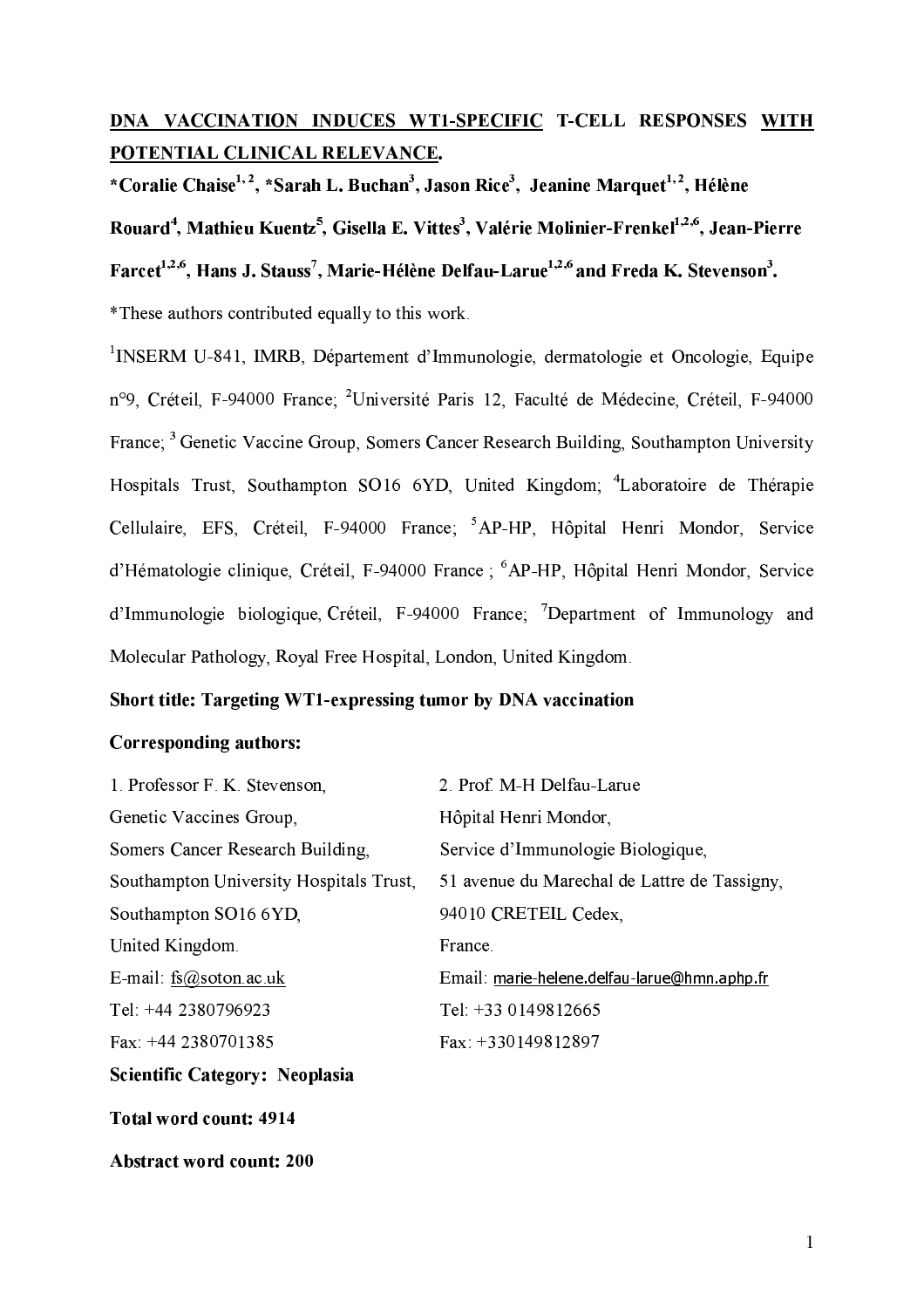#### **ABSTRACT**

The Wilms' tumor antigen, WT1, is associated with several human cancers including leukemia. We have evaluated WT1 as an immunotherapeutic target using our proven DNA fusion vaccine design, p.DOM-peptide, encoding a minimal tumor-derived MHC class Ibinding epitope downstream of a foreign sequence (DOM) of tetanus toxin. Three p.DOMpeptide vaccines, each encoding a different WT1-derived, HLA-A2-restricted epitope, induced cytotoxic T lymphocytes (CTL) in humanized transgenic mice expressing chimeric HLA-A2, without affecting hematopoietic stem cells. Mouse CTL killed human leukemia cells in vitro indicating peptide processing/presentation. Low numbers of T cells specific for these epitopes have been described in cancer patients. Expanded human T cells specific for each of the three epitopes were lytic *in vitro*. Focussing on human  $WT1_{37-45}$ -specific cells, the most avid of the murine responses, we demonstrated lysis of primary leukemias, underscoring their clinical relevance. Finally we showed that these human CTL kill target cells transfected with the relevant p.DOM-peptide DNA vaccine, confirming that WT1-derived epitopes are presented to T cells similarly by tumors and following DNA vaccination. Together, these data link mouse and human studies to suggest that rationally-designed DNA vaccines encoding WT1-derived epitopes, particularly WT1 $_{37-45}$ , have the potential to induce/expand functional tumor-specific cytotoxic responses in cancer patients.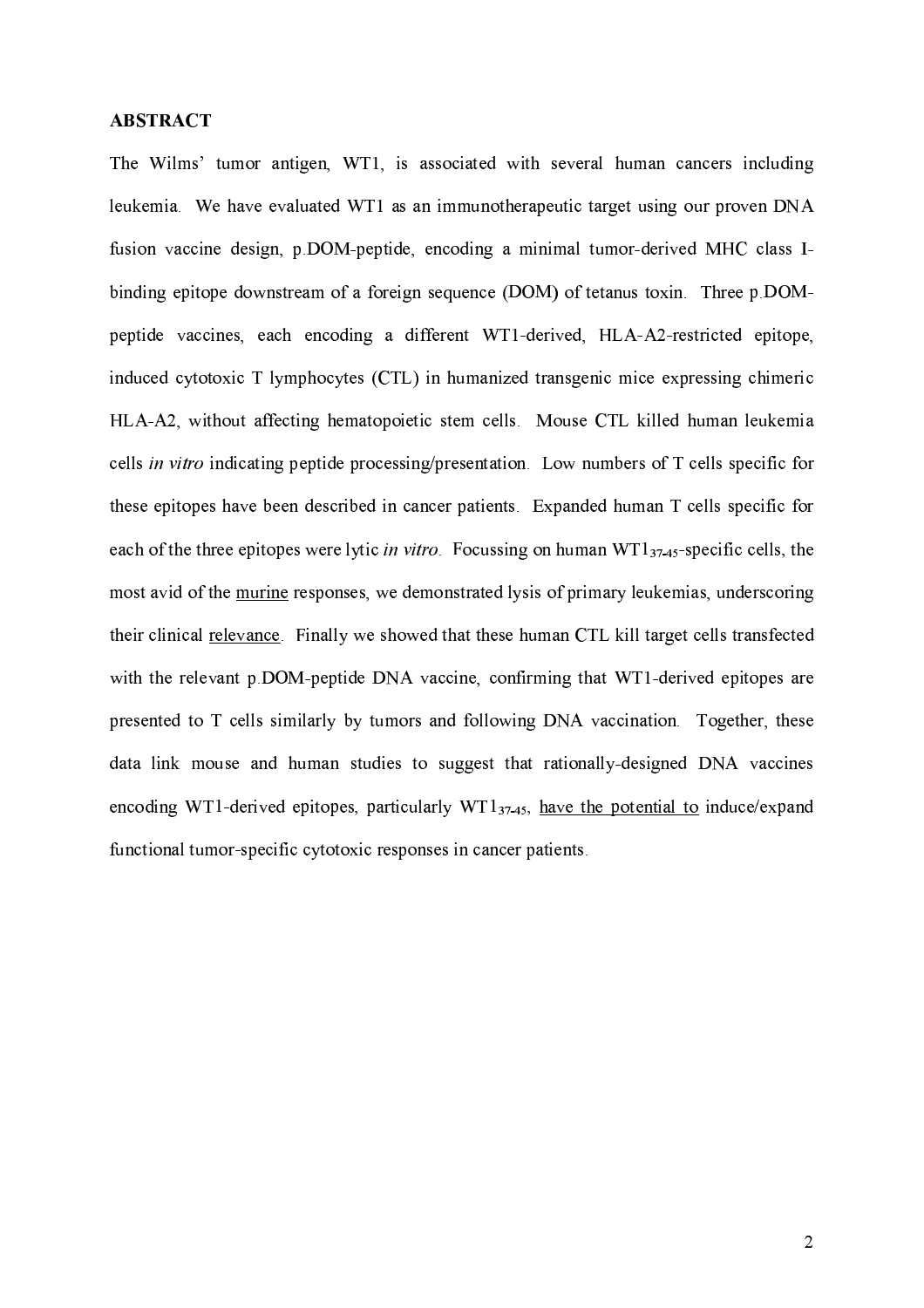### **INTRODUCTION**

Despite major advances in chemotherapy and hematopoïetic stem cell transplantation, many patients with leukemia will relapse because of re-emergence of tumor. However, complete molecular remissions have been achieved by infusion of donor lymphocytes into patients, demonstrating that reactive T cells are able to eradicate leukemic cells in vivo  $1$  Recently. various leukemia-associated antigens that are recognized by cytotoxic T lymphocytes (CTL) in the context of MHC class I have been identified.<sup>2</sup> One promising candidate is the Wilms' tumor antigen, WT1, which is expressed by the majority of acute leukemias (both acute lymphoid leukemia (ALL) and acute myeloid leukemia (AML)), blast crisis of chronic myeloid leukemia (CML) and many solid tumours including those of lung, breast and colon.<sup>3</sup> <sup>6</sup> The finding that blockade of WT1 function in primary leukemic cells significantly slows cell growth *in vitro*,<sup>7</sup> additionally suggests that WT1 is of critical importance to the tumor phenotype and that tumor escape by simple WT1 down-modulation is unlikely to occur. In healthy adults, despite ubiquitous expression during embryogenesis, WT1 expression is limited to renal podocytes, gonadal cells and a low frequency of hematopoietic precursor  $CD34^+$  cells, <sup>4,8-11</sup> where it is expressed at significantly lower levels than those described in These features indicate that WT1 could be a useful target for tumors  $(10-100-fold)^4$ therapeutic vaccination.

Antibodies to  $WT1^{12-14}$  and WT1-peptide specific  $CD8<sup>+</sup>$  T cells<sup>15-17</sup> have been detected in AML and CML patients, confirming that tolerance is incomplete. Furthermore, the presence of WT1-specific T cells correlates with graft-vs-leukemia (GvL) effects following allogeneic stem cell transplantation in ALL patients,  $^{18}$  implying that expansion of the WT1-responsive repertoire in leukemic patients may help to mediate tumor clearance.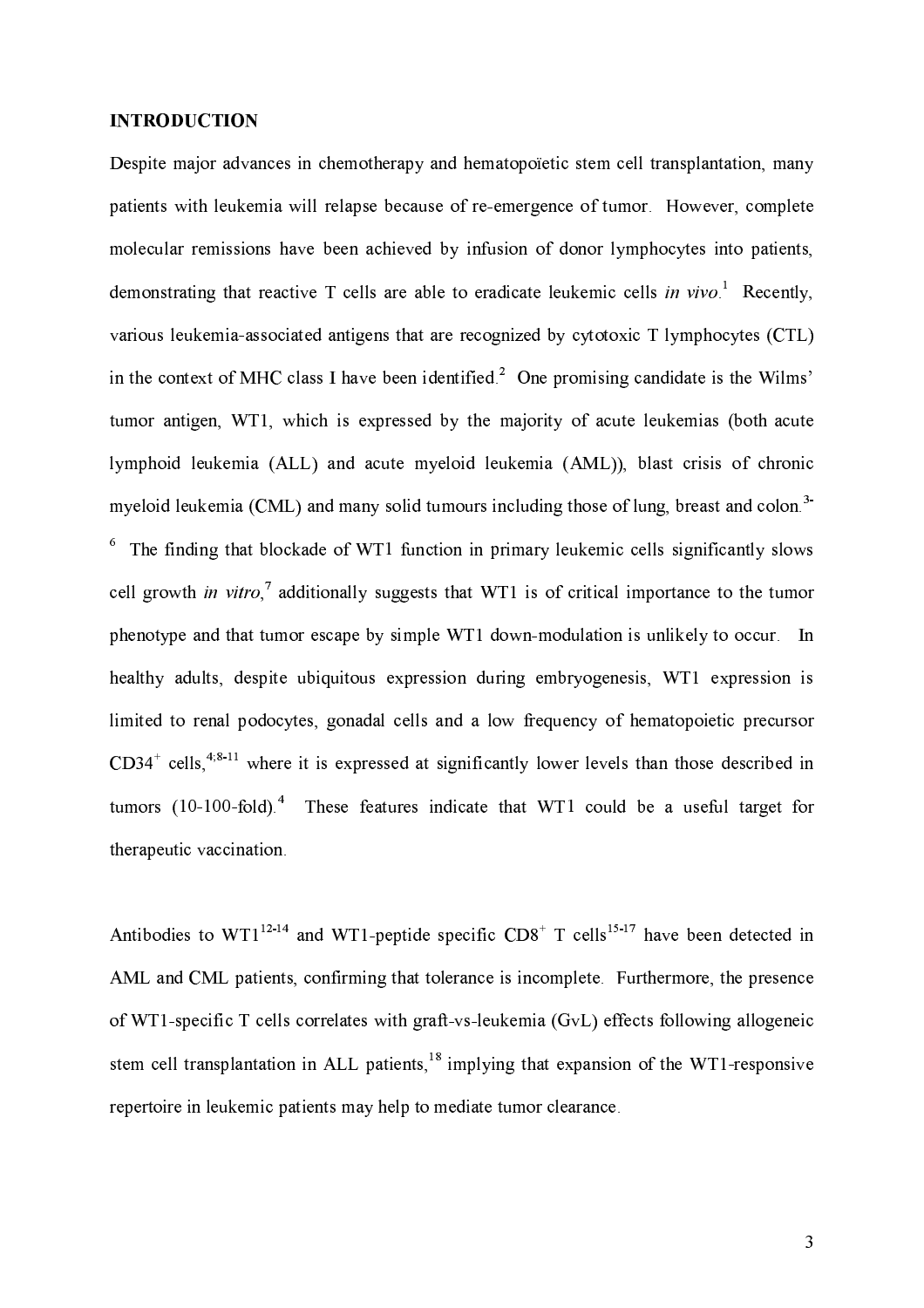Facilitating the study of WT1-specific immunotherapeutic approaches, several MHC class Irestricted peptides have been identified, including the HLA-A\*0201-restricted WT1.126 (WT1<sub>126-134</sub>; RMFPNAPYL) and the HLA-A\*0201 and A\*24-restricted WT1.235 (WT1<sub>235</sub>)  $_{243}$ ; CMTWNQMNL) epitopes  $^{19\cdot21}$  T cells with specificity for WT1.126 or WT1.235 have been isolated from the peripheral blood of HLA- $A2^+$  leukemic patients, <sup>15,22,23</sup> although evaluation of lytic ability has been limited to HLA-A2<sup>+</sup>WT1.126-specific cells which were shown to lyse tumor cell lines.<sup>22</sup> Recently a novel HLA-A2-binding epitope, WT1.37 (WT137-45: VLDFAPPGA) was identified.<sup>24</sup> High-avidity T cells with WT1.37-specificity were expanded from patients with CML and AML although the cytotoxic capacity of these cells was untested.<sup>15</sup>

Surprisingly few groups have investigated vaccine strategies to increase the frequency of clinically-relevant WT1-specific T cells in vivo. Nevertheless clinical trials are underway using the WT1.126 or WT1.235 peptides mixed with adjuvant and some responses in recipients have been reported.<sup>23,25,26</sup> An early study reported that vaccination using WT1.126 peptide with keyhole limpet hemocyanin plus GM-CSF induced complete remission in the first tested patient with AML.<sup>23</sup> However, both the functionality of the induced WT1-reactive T cells and the means to achieve significant levels of response in patients require further investigation.

We have previously described a novel DNA fusion vaccine<sup>27,28</sup> which encodes a tumorderived antigen fused to the Fragment C (FrC) of tetanus toxin to provide  $CD4^+$  T-cell help, critical for the induction of long-term anti-tumor immunity.<sup>29-31</sup> Minimizing the FrC sequence to a single domain (DOM) incorporating the MHC class II-restricted peptide,  $p30$ <sup>32,33</sup> reduces the potential for peptide competition. Fusing this single domain to a target MHC class I-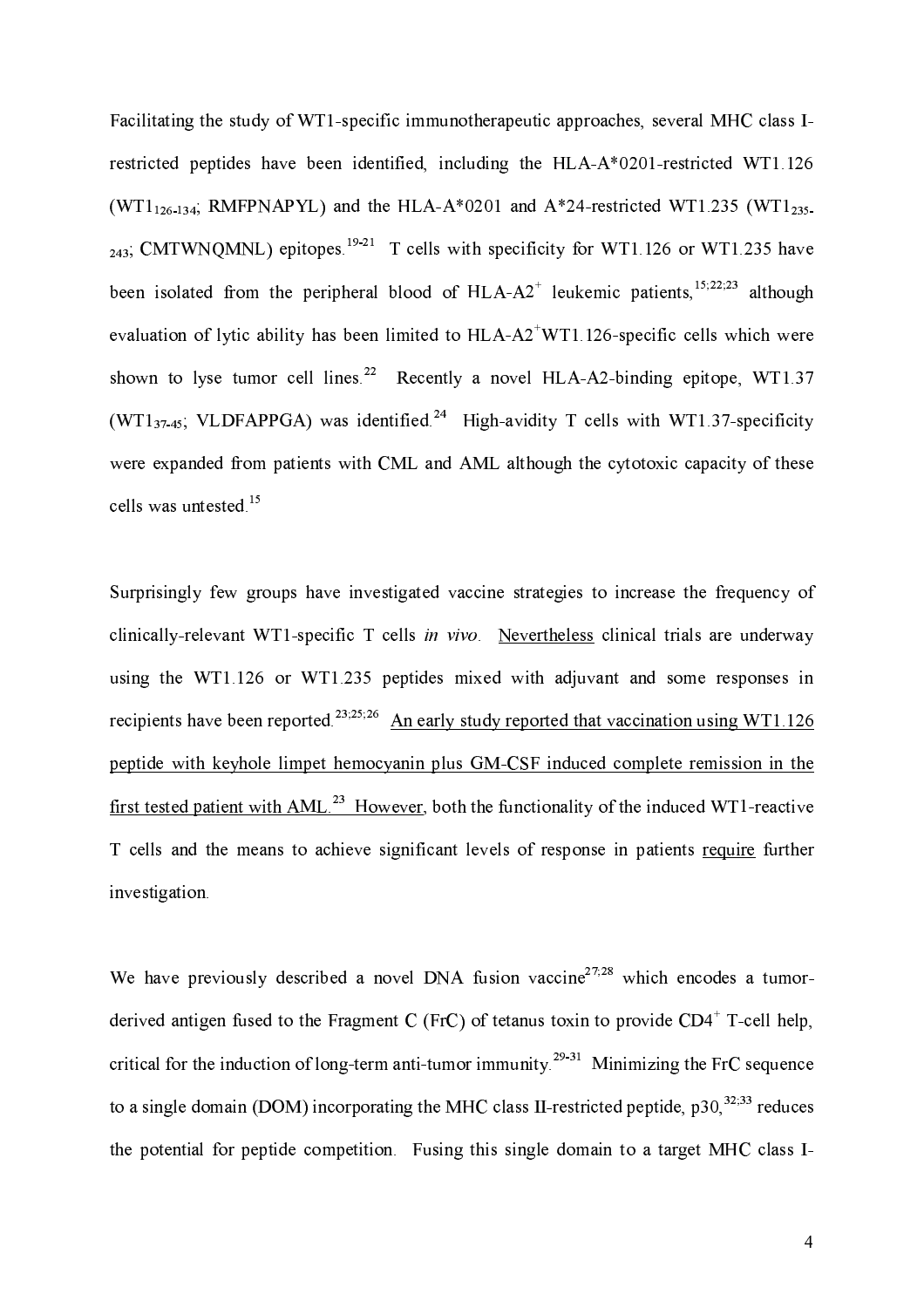restricted epitope then enhances induction of epitope-specific CTL capable of eliminating tumor cells.<sup>34,35</sup> These optimized DNA fusion vaccines, termed  $p$  DOM-peptide, are capable of inducing high levels of epitope-specific CTL from a tolerized repertoire, likely due to provision of high levels of T-cell help via the anti-microbial repertoire.<sup>36</sup>

In the present study, we used humanized HLA-A2 transgenic mice<sup>37</sup> to model a WT1 vaccination strategy based on our optimized p.DOM-peptide design. This model has value for testing the ability of vaccines to induce CD8<sup>+</sup> T-cell responses restricted by the human HLA-A2 haplotype and for demonstrating that the target peptide is naturally processed and presented.<sup>38</sup> Murine and human WT1 share a similar expression pattern and 96% identity at the amino acid level,<sup>39</sup> with all three HLA-A2-restricted epitopes identical in the two species. Thus WT1-specific immune tolerance is expected to be similar in HLA-A2 transgenic mice and humans, making humanized mice an ideal test-bed for clinical vaccination approaches aimed at breaking tolerance to WT1. We show that T cells with specificity for all three WT1derived epitopes can be expanded by vaccination and can kill human leukemic cells. To make a clinical connection, and demonstrate a potential T-cell repertoire, we additionally showed that expanded WT1.37-specific human HLA-A2<sup>+</sup> T cells from healthy donors were able to lyse primary leukemia cells. The ability of our vaccine design to present peptide to these T cells and therefore expand the repertoire was shown by transfecting human cells with the relevant p.DOM-peptide DNA vaccine. Thus, we suggest that vaccinating patients with p.DOM-peptide DNA vaccines to expand functional WT1-specific T cells, including those with specificity for WT1.37, may be an efficient means to induce cancer-specific cytotoxicity in patients with leukemia.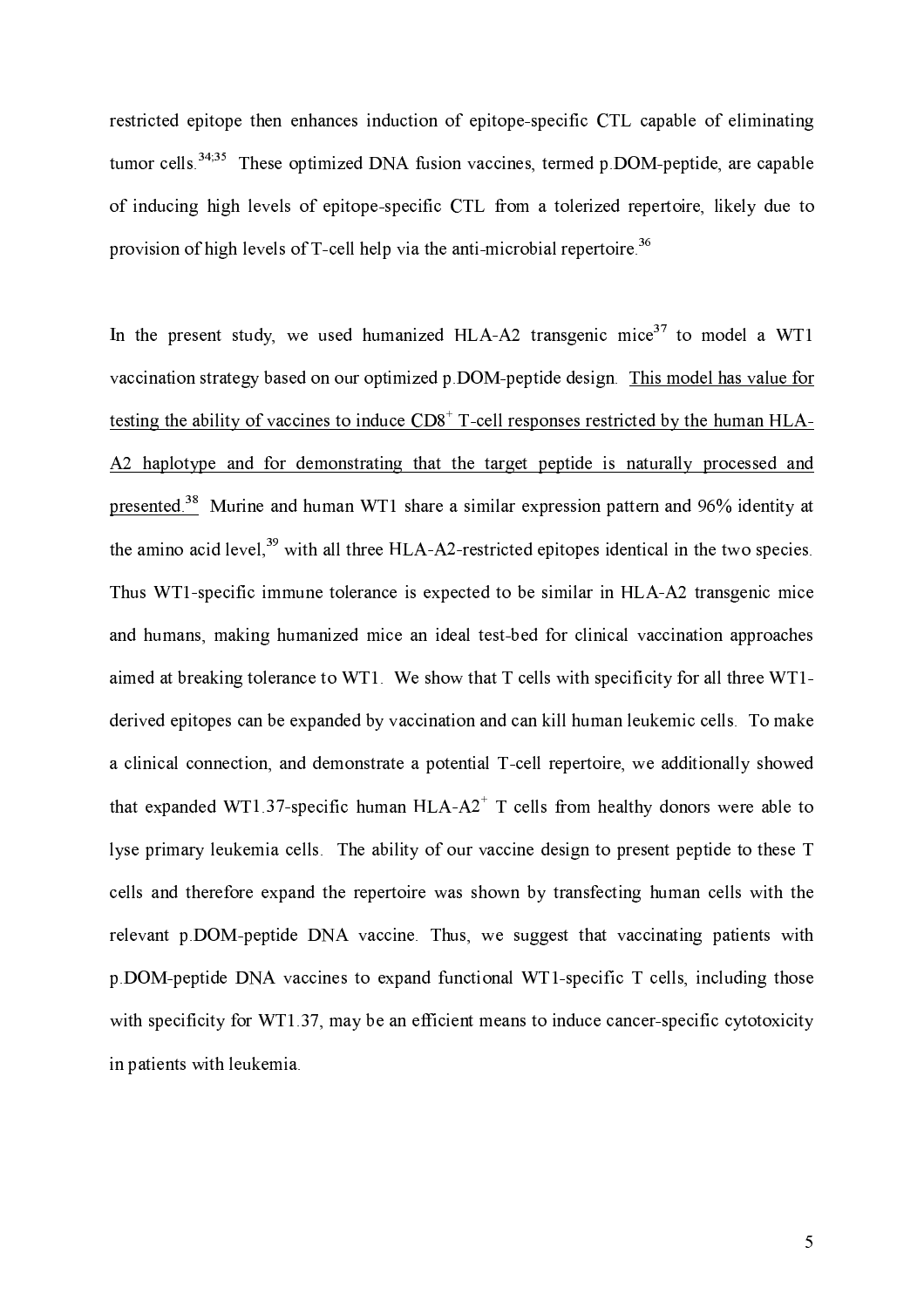#### **MATERIALS AND METHODS**

#### Construction of DNA vaccines

DNA vaccines are shown schematically in Figure 1. Construction of the p.DOM plasmid containing the gene encoding the first domain of FrC of tetanus toxin (DOM,  $TT_{865-1120}$ ) with a leader sequence derived from the  $V_H$  of the IgM of the BCL<sub>1</sub> tumour at the N-terminus has been previously described.<sup>35</sup> Three additional DNA vaccines were constructed encoding either WT137.45 (WT1.37; p.DOM-WT1.37), WT1<sub>126-134</sub> (WT1.126; p.DOM-WT1.126) or  $WT1_{235\cdot 243}$  (WT1.235; p.DOM-WT1.235) peptides fused directly 3' to DOM p.DOM-WT1.126 was constructed by PCR amplification using p.DOM as template with the forward primer 5'-TTTTAAGCTTGCCGCCACCATGGGTTGGAGC-3' and the reverse primer 5'-TTTTGCGGCCGCTTACAGGTAGGGCGCATTGGGGAACATCCTGTTACCCCAGAAG TCACGCAGGAA-3'. The PCR product was gel purified, digested using HindIII and NotI restriction sites and cloned into the expression vector pcDNA3 (Invitrogen, Paisley, U.K). The vaccines p.DOM-WT1.235 and p.DOM-WT1.37 were constructed similarly using the forward primer reverse primers 5'-TTTGCGGCCGC same and TTATAAGTTCATCTGATTCCAGGTCATGCAGTTACCCCAGAAGTCACGCAGGAA- $3'$  $5^\circ$ and

TTTGCGGCCGCTTAAGCGCCCGGAGGCGCAAAGTCCAGCACGTTACCCCAGAAGT CACGCAGGAA-3', respectively. Restriction sites within primers are italicised and WT1peptide encoding sequences are underlined. Integrity of the inserted sequence was confirmed by DNA sequencing and translated product size was checked in vitro using the TNT T7 coupled reticulocyte lysate system (Promega, Southampton, U.K.).

Peptides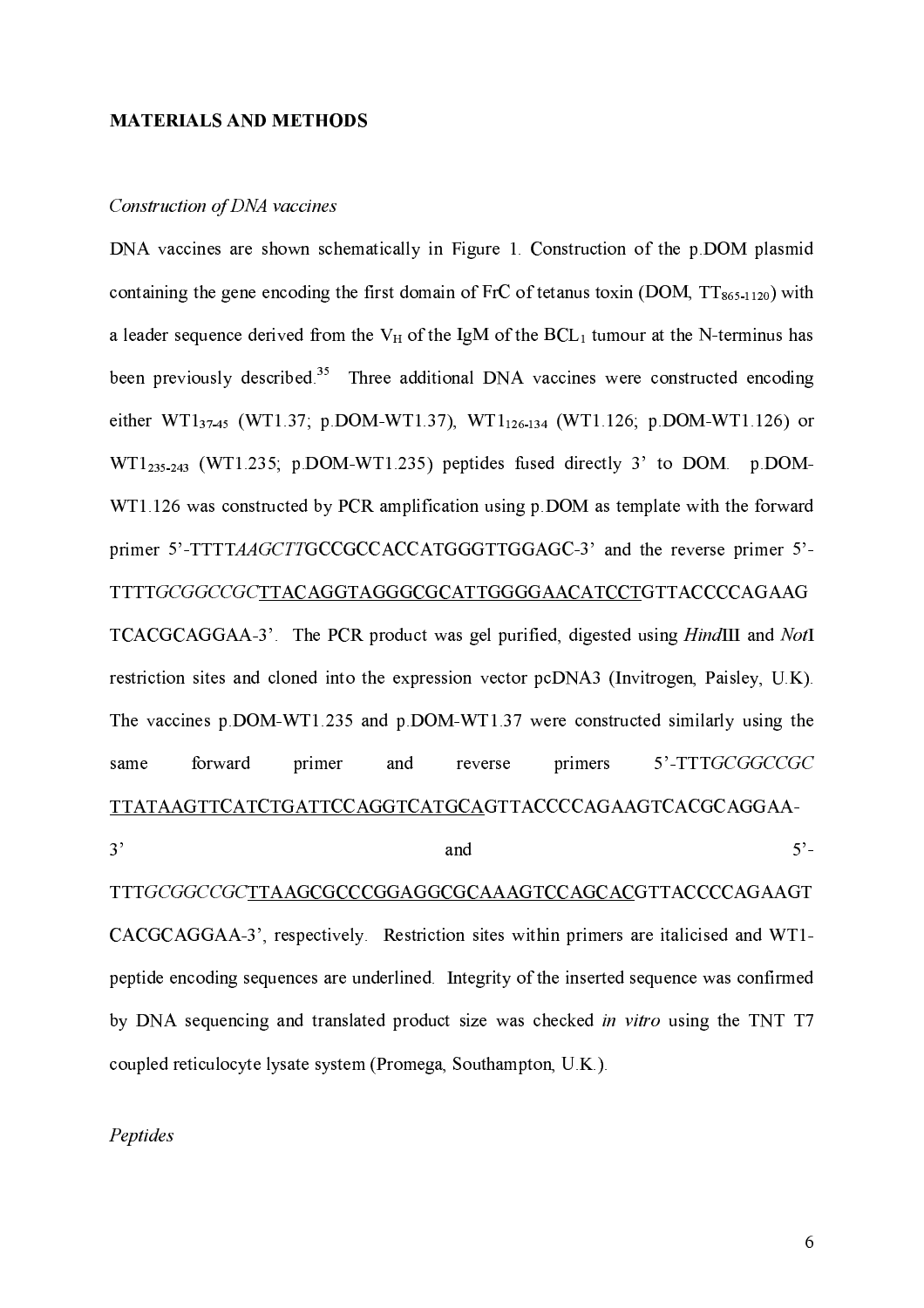The HLA-A\*0201-restricted WT1.37 (VLDFAPPGA), WT1.126 (RMFPNAPYL), WT1.235 (CMTWNQMNL) peptides<sup>19-21</sup> and the HLA class II-restricted p30 (FrC-derived: TTFNNFTVSFWLRVPKVSASHLE)<sup>33</sup> and PADRE (KSSAKXVAAWTLKAAA:  $X=$  cyclohexylalanine)<sup>40</sup> peptides were synthesized commercially and supplied at >95% purity (PPR Ltd, Southampton, U.K.).

#### HHD transgenic mice

HHD mice express a transgenic chimeric monochain MHC class I molecule in which the COOH-terminus of human  $\beta_2$ -microglobulin is covalently linked to the NH<sub>2</sub>-terminus of chimeric HLA-A2  $\alpha$ 1 and  $\alpha$ 2 domains fused with the murine H-2D<sup>b</sup>  $\alpha$ 3 domain. These mice lack cell-surface expression of mouse endogenous  $H-2<sup>b</sup>$  class I molecules due to targeted disruption of the H-2D<sup>b</sup> and mouse  $\beta_2$ -microglobulin genes.<sup>37</sup>

# Vaccination protocol

HHD mice at 6 to 10 weeks of age were injected intramuscularly  $(i.m.)$  into both quadriceps with a total of 50 ug DNA in saline solution on day 0. Unless stated otherwise mice were boosted with the same DNA vaccine delivered with in vivo electroporation on day 28 as previously described.<sup>41</sup> For comparing DNA and peptide vaccination, mice were immunized i.m. with p.DOM-WT1.126 or subcutaneously into 2 sites on the flanks with a total of 50  $\mu$ g WT1.126 and 100 µg PADRE peptides mixed together. Peptides were administered with an equal volume of Incomplete Freunds Adjuvant (IFA). Splenocytes were harvested 10 days later for analysis. Animal experimentation was conducted within local Ethical Committee and UK Coordinating Committee for Cancer Research (London, U.K) guidelines under Home Office License.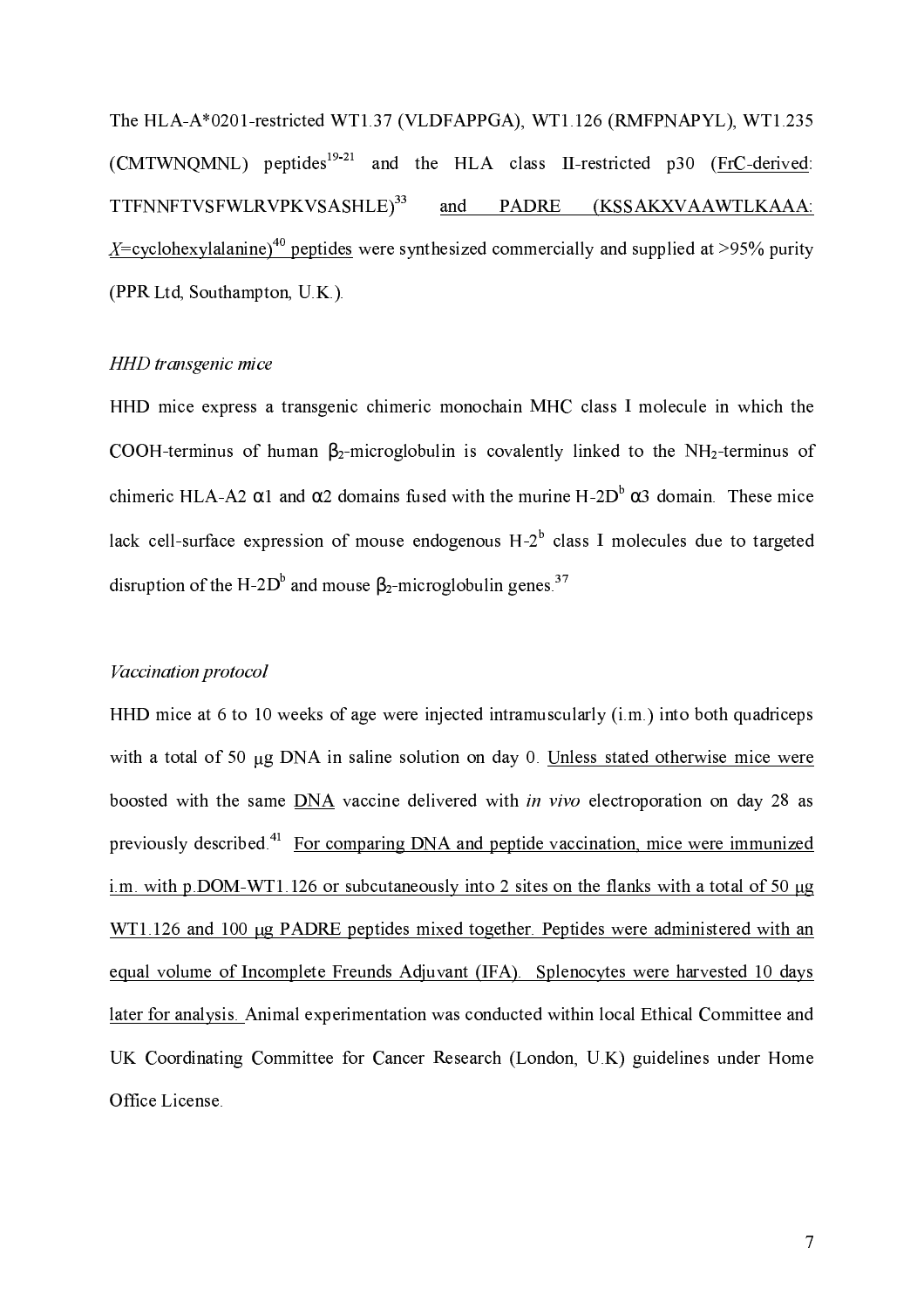#### Mouse IFNy-ELISpot

Vaccine-specific IFNy secretion by lymphocytes from individual mice was assessed ex vivo (BD ELISpot Set, BD PharMingen, San Diego, CA) on day 10 or 36, as described previously.<sup>36</sup> Briefly, viable lymphocytes were selected from splenocyte preparations by density centrifugation. Cells  $(2-4 \times 10^5 \text{ cells/well})$  were incubated in complete medium (RPMI 1640, 1mM sodium pyruvate, 2 mM L-glutamine, non-essential amino acids (1% of 100X stock), 50 μM 2-mercaptoethanol, 100 U/mL penicillin, 100 μg/mL streptomycin, (all Invitrogen) with 10% heat-inactivated foetal calf-serum) with WT1.37, WT1.126 or WT1.235 peptides to assess  $CDS<sup>+</sup>$  T-cell responses, or with p30 peptide or PADRE peptide to assess  $CD4^+$  T cells. Samples were plated in triplicate; control samples were incubated without peptide or with an irrelevant HLA-A2-binding peptide. Data are expressed as the frequency of spot-forming cells (SFCs) per million lymphocytes. For analysis of peptide-specific T-cell sensitivity, splenic lymphocytes from immunized mice were incubated with a range of WT1 peptide concentrations and the frequency of specific cells assessed by ELISpot analysis as described. The number of SFC/million cells at the peptide concentration inducing the greatest response was assigned a value of 100%. For each peptide concentration tested the % maximal response was then calculated by the formula: (experimental SFCs per million cells / maximal SFCs per million cells)  $x 100 \%$  for each individual animal.

# Murine cytotoxic T cell expansion and detection

For the generation and maintenance of CTL lines, mice were sacrificed at the indicated time points and cell suspensions made from each spleen. Splenocytes were washed and resuspended in 10-15 mL complete media per spleen in upright 25-cm<sup>2</sup> flasks together with WT1.37 (10<sup>-9</sup> M), WT1.126 (10<sup>-6</sup> M) or WT1.235 (10<sup>-6</sup> M) peptides. Following 7-10 days of stimulation in vitro, cytolytic activity of the T-cell cultures was assessed. For further cycles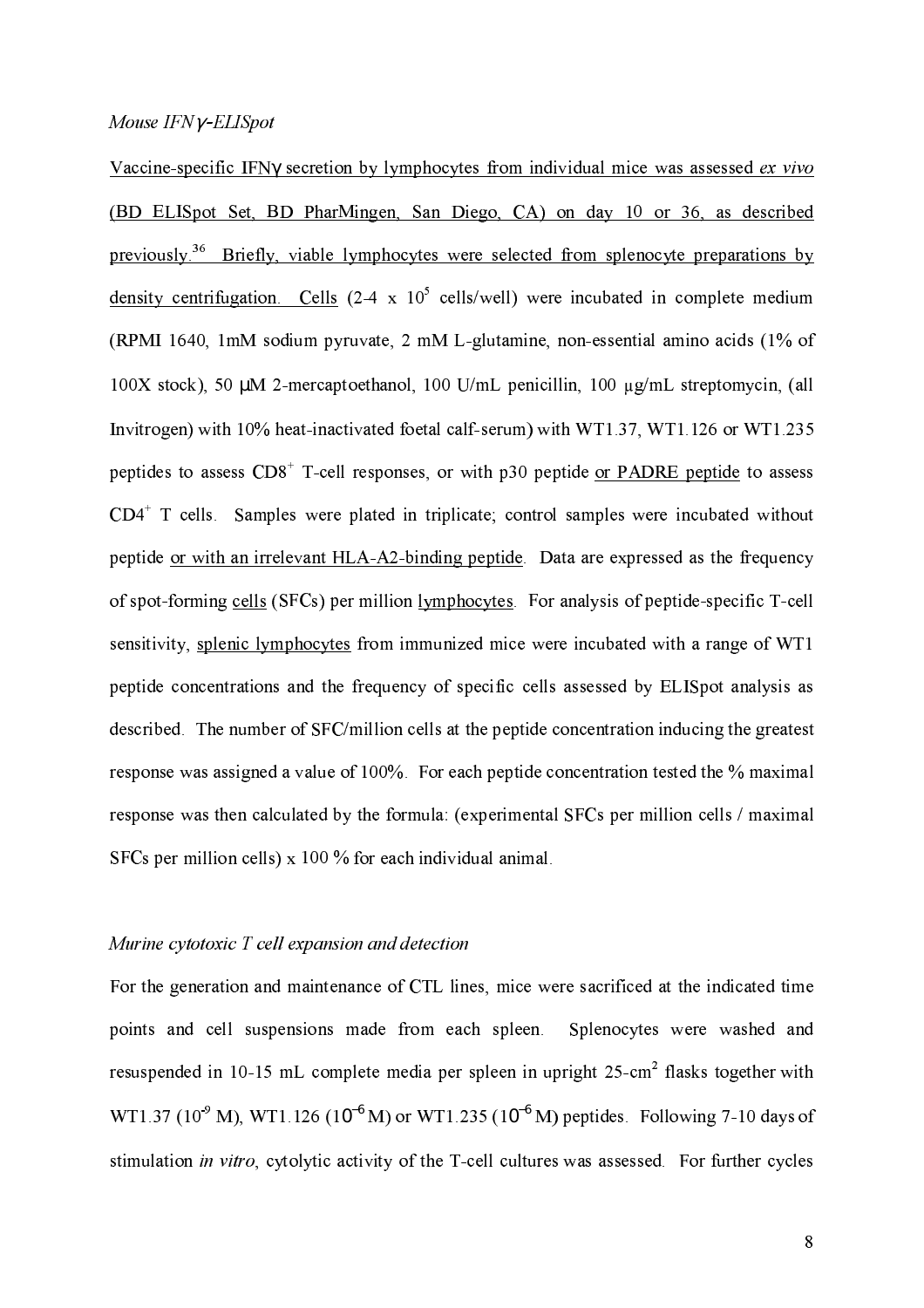of in vitro re-stimulation, CTL were washed, resuspended at 3 x  $10^5$ /mL with 2.5 x  $10^6$ /mL syngeneic splenocytes pre-incubated for 1 hour with the relevant peptide at  $10^{-9}$  M (WT 37) or 10<sup>-6</sup> M (WT 126 and WT1 235), washed 4 times in unsupplemented RPMI 1640 (Invitrogen) and irradiated at 2,500 rad. Recombinant human interleukin-2 was added to cultures at 20 IU/mL (IL-2; Perkin-Elmer, Foster City, CA) and cells were incubated at 2 mL/well of a 24well plate. Subsequent cycles of in vitro re-stimulation were carried out similarly every 10-12 days. Specific cytotoxic activity was assessed by standard 4-5 hour <sup>51</sup>Cr release assay as previously described.<sup>42</sup>

### Assessment of autoimmune damage

For the detection of autoimmune damage to colony-forming cells in bone marrow, HHD mice were vaccinated as indicated on day  $0$  and day  $28$  (+ electroporation). Between days 36 and 42, mice were culled and bone marrow cells collected under aseptic conditions prior to incubation in Methocult<sup>®</sup> media containing IL-3, SCF, IL-6 and erythropoietin according to the manufacturer's instructions (StemCell Technologies, London, U.K.). Colonies of hematopoietic cells were enumerated on day 9-11 of *in vitro* incubation.

### Patients and healthy donors

PBMCs from 10 HLA-A\*0201-positive healthy subjects were isolated from leukapheresis using Ficoll-Hypaque density-gradient centrifugation and subsequently cryopreserved in complete medium supplemented with 20% heat-inactivated AB serum (SAB) and 10% DMSO. Tumor cells from 6 patients with  $WT1^+$  acute leukemias were isolated from one HLA-A\*0201-positive patient with ALL (patient I), three from HLA-A\*0201-positive patients with AML (patients II, III and IV) and two from HLA-A\*0201-negative patients with AML (patients V and VI). WT1 expression was confirmed by WT1-specific RT-PCR (data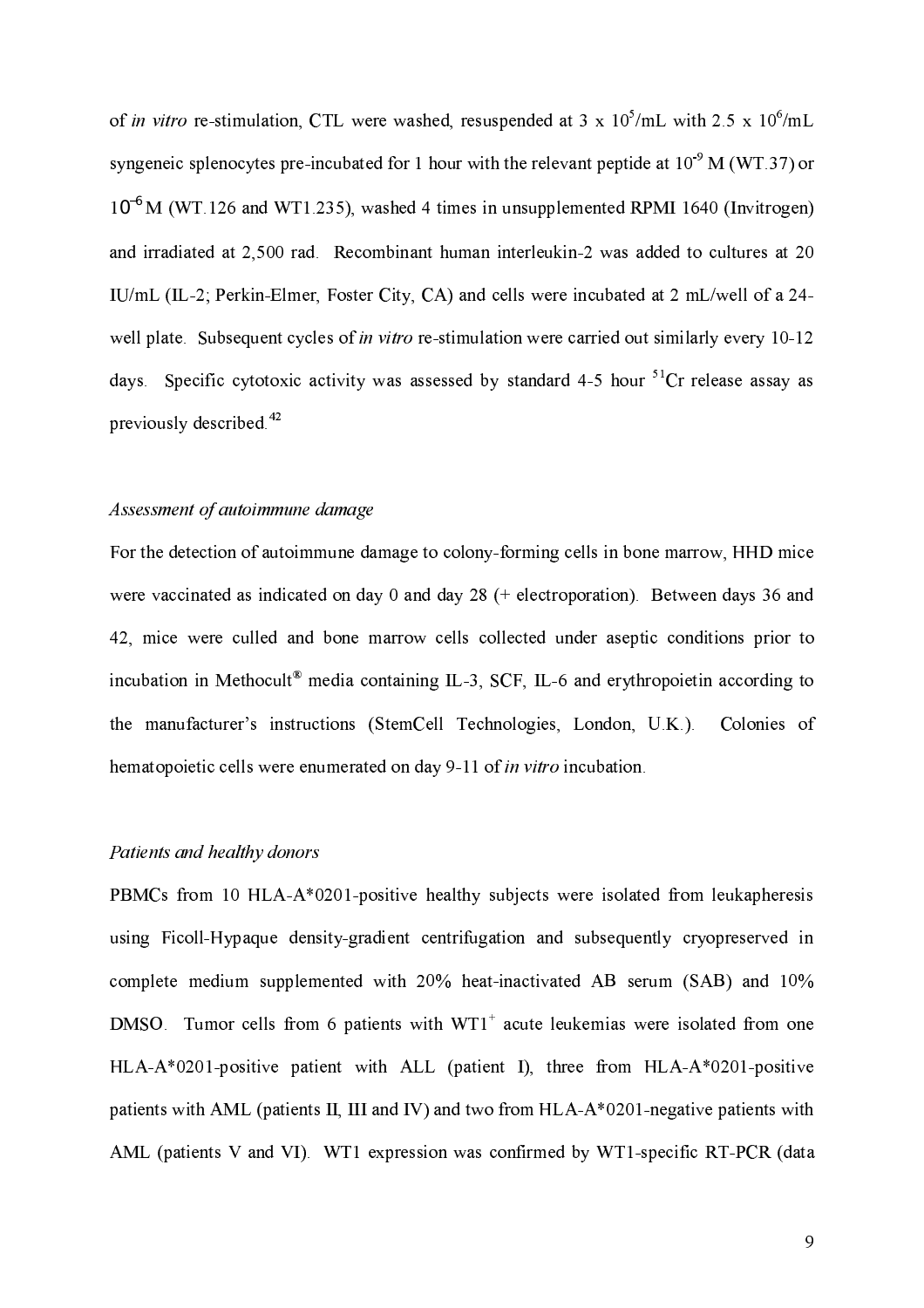not shown). Informed consent was obtained from all healthy subjects and patients before blood sampling.

#### Cell lines and autologous PHA blasts

Cells used as targets in murine CTL assays were the human leukemia lines C1RA2 (WT1) HLA-A\*0201<sup>+</sup>), KYO-1 (WT1<sup>+</sup>HLA-A\*0201) or 697 (WT1<sup>+</sup>HLA-A\*0201<sup>+</sup>) either alone, or retrovirally-transduced with HHD DNA using standard methods. For human in vitro studies the pro-B cell line RS 4.11 (WT1<sup>+</sup>HLA-A\*0201<sup>+</sup>) was purchased from American Type Culture Collection (ATCC, Rockville, USA), the pre-B leukemia cell line 697 and follicular lymphoma cell line VAL (WT1 HLA-A\*0201<sup>+</sup>) were purchased from Deutsche Sammlung von Mikroorganismen und Zellkulturen (DSMZ, Braunschweig, Germany). PHA-Blasts were differentiated from non-adherent PBMC  $(1 \times 10^6 \text{ cells/mL})$  by culture in complete medium supplemented with 10% SAB (RPMI 10% SAB), 50 IU/mL IL-2 (R&D systems, Oxford, U.K) and 2 µg/mL phytohemagglutinin (Sigma-Aldrich, Saint Quentin Fallavier, France). IL-2 (50 IU/mL) was added every 2 to 3 days.

## Human cytotoxic T cell expansion

Dendritic cells (DC) were generated from donor monocytes as previously described.<sup>43</sup> Briefly, adherent PBMCs were cultured at 10 x  $10^6$  cells/well in 6-well plates with 100 ng/mL IL-4 and 80 ng/mL GM-CSF in AIM V serum free medium (Invitrogen) for 1 day. Maturation was induced by additional 24 hour incubation with 10 ng/mL TNF- $\alpha$ , 20 ng/mL IL-6, 1μg/mL PGE-2 and 10 ng/mL IL-1β (all R&D Systems, Abingdon, U.K.). Mature DC pulsed for 2 hours at 37°C with 10 µg/mL of WT1-derived peptide in AIM V were then irradiated (50 Gy), washed in RPMI 10% SAB and used as stimulator cells. Autologous  $CD8<sup>+</sup>$  T cells were purified from healthy HLA-A\*0201-positive donor PBMC by positive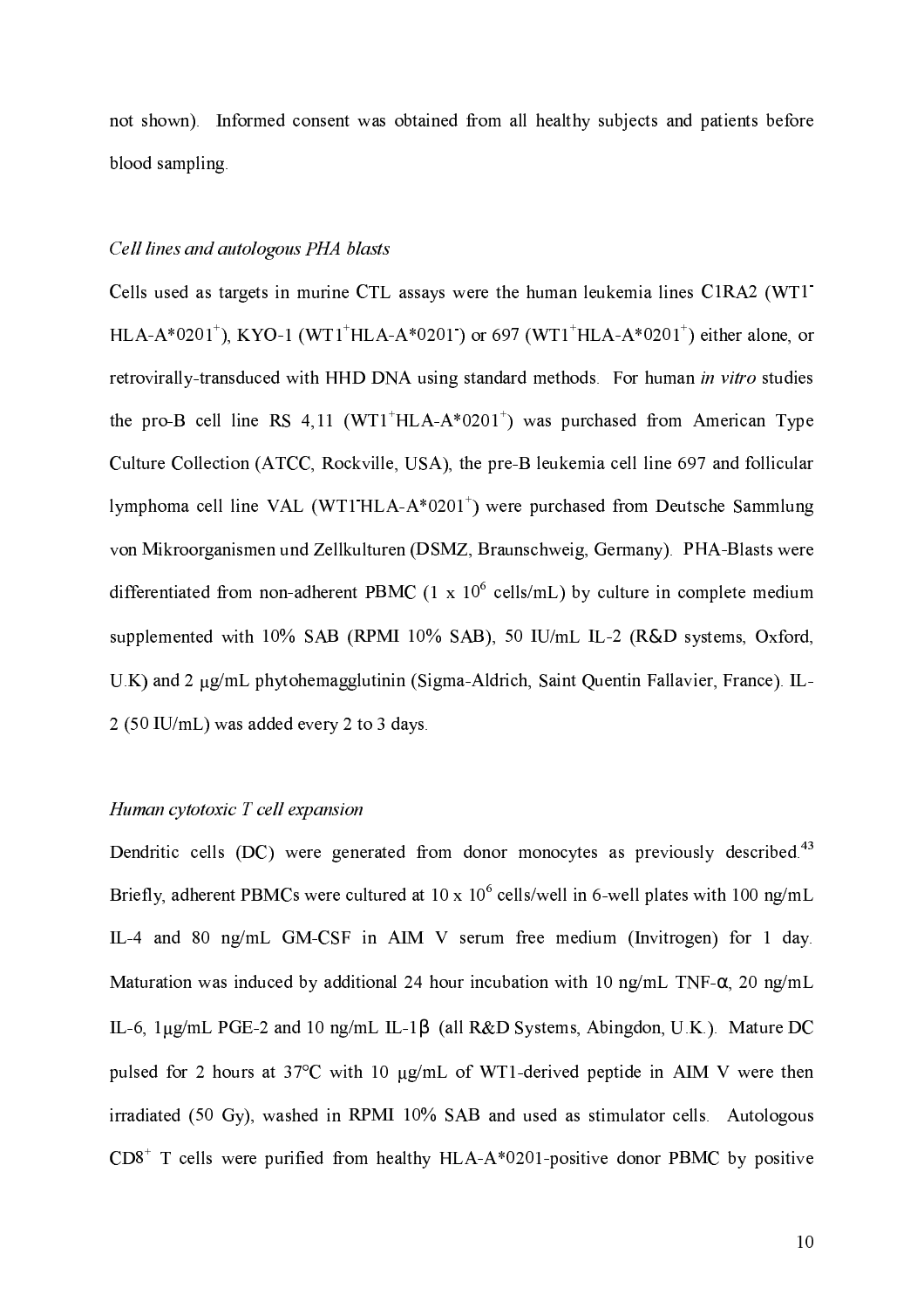selection using CD8 magnetic microbeads (Miltenyi Biotech SAS, Paris, France). The binding fraction was adjusted to 5 x  $10^6$  cells/mL while the CD8-negative fraction was irradiated (30 Gy) and adjusted to 5 x  $10^6$  cells/mL to be used as helpers. CD8<sup>+</sup> T cells were then plated together with stimulator DC at a 10:1 or 5:1 ratio and with helpers at a 2:1 ratio in RPMI 10% SAB IL-2 (25 IU/mL) and IL-7 (5 ng/mL; R & D Systems) were added every 2 to 3 days from day 3. One million CTL were restimulated every 10 days in 24-well plates with autologous adherent monocytes from 4 x  $10^6$  PBMCs pulsed with 5  $\mu$ g/mL relevant peptide and 100 ng/mL  $\beta_2$ -microglobulin (Sigma-Aldrich) in serum-free RPMI 1640. IL-2  $(25 \text{ IU/mL})$  and IL-7 (5 ng/mL) were added every 2 to 3 days.

# Human cytotoxic T cell detection

 $CD8<sup>+</sup>$  T cells specific for WT1 peptides were quantified by double-staining using biotinylated HLA-A\*0201/WT1.126 or HLA-A\*0201/WT1.235 pentamers (Proimmune, Oxford, U.K) and PE-Cy5-coupled anti-CD8 antibody (clone 3B5, Caltag, Burlingame, USA). Briefly, 5 x  $10<sup>5</sup>$  T cells were incubated for 30 mins on ice with 0.5 µg pentamer, washed and incubated for a further 20 mins at 4°C with 5 µL anti-CD8 antibody and 200 ng streptavidin-PE (Invitrogen) concurrently. Fluorescence was determined using a FACS FC500 (Beckman Coulter, Villepinte, France). For determining cytotoxic activity, target cells were either peptide-pulsed (10  $\mu$ g/mL peptide plus 100 ng/mL  $\beta_2$ -microglobulin 2 hours at 37°C) or unpulsed and labelled with <sup>51</sup>Cr sodium chromate for 1 hour at  $37^{\circ}$ C before plating at 2.5 x 10<sup>3</sup> cells/well in a 96-well plate. Cytolytic activity at graded effector to target ratios was determined in a standard 4 hour  ${}^{51}$ Cr-release assay. In some experiments, target cells were incubated with the anti-human HLA-class I monoclonal antibody W6.32 (Diaclone SAS, Besançon, France) or with IgG2a isotype control (5  $\mu$ g/well) for 15 min at 4°C before the addition of T cells and for the duration of the assay. Means of triplicate cultures were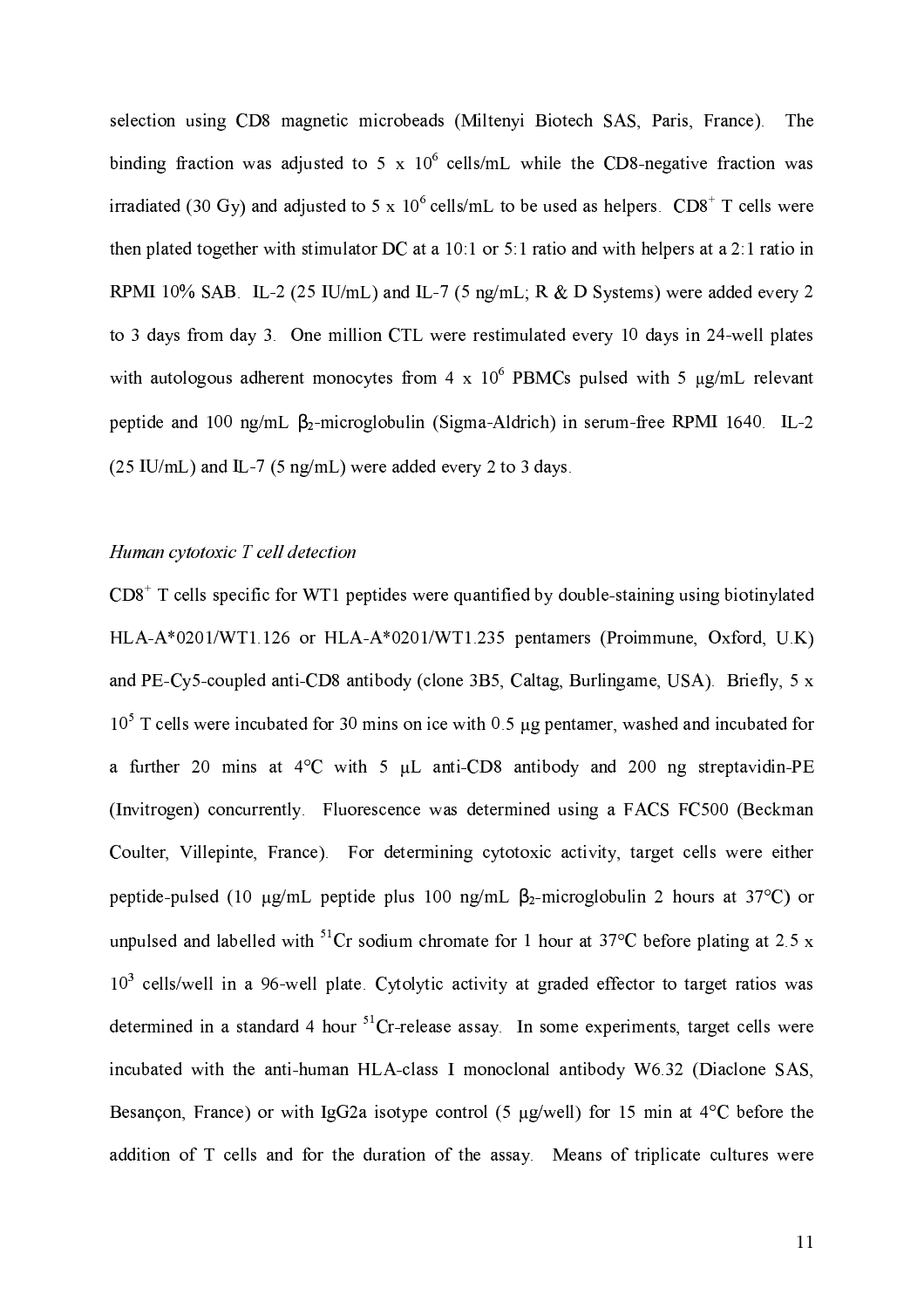expressed as (experimental release – spontaneous release)/(total  ${}^{51}Cr$  incorporated – spontaneous release) x 100%. The average spontaneous release never exceeded 15 % of the total incorporated  ${}^{51}Cr$ 

# VAL cell line transfection

VAL cells (5 x 10<sup>6</sup> cells) were transfected with 5 µg of plasmid (p.DOM, p.DOM-WT1.37 or p.EGFPmax) using the Amaxa Nucleofector apparatus (Amaxa, Cologne, Germany) according to the manufacturer's protocol for human B cells. Flow cytometry analysis of p.EGFPmax (Amaxa)-transfected cells showed a transfection efficiency of between 60-70% at 24 hours. Cells were used as targets in a  ${}^{51}Cr$ -release assay at this time point.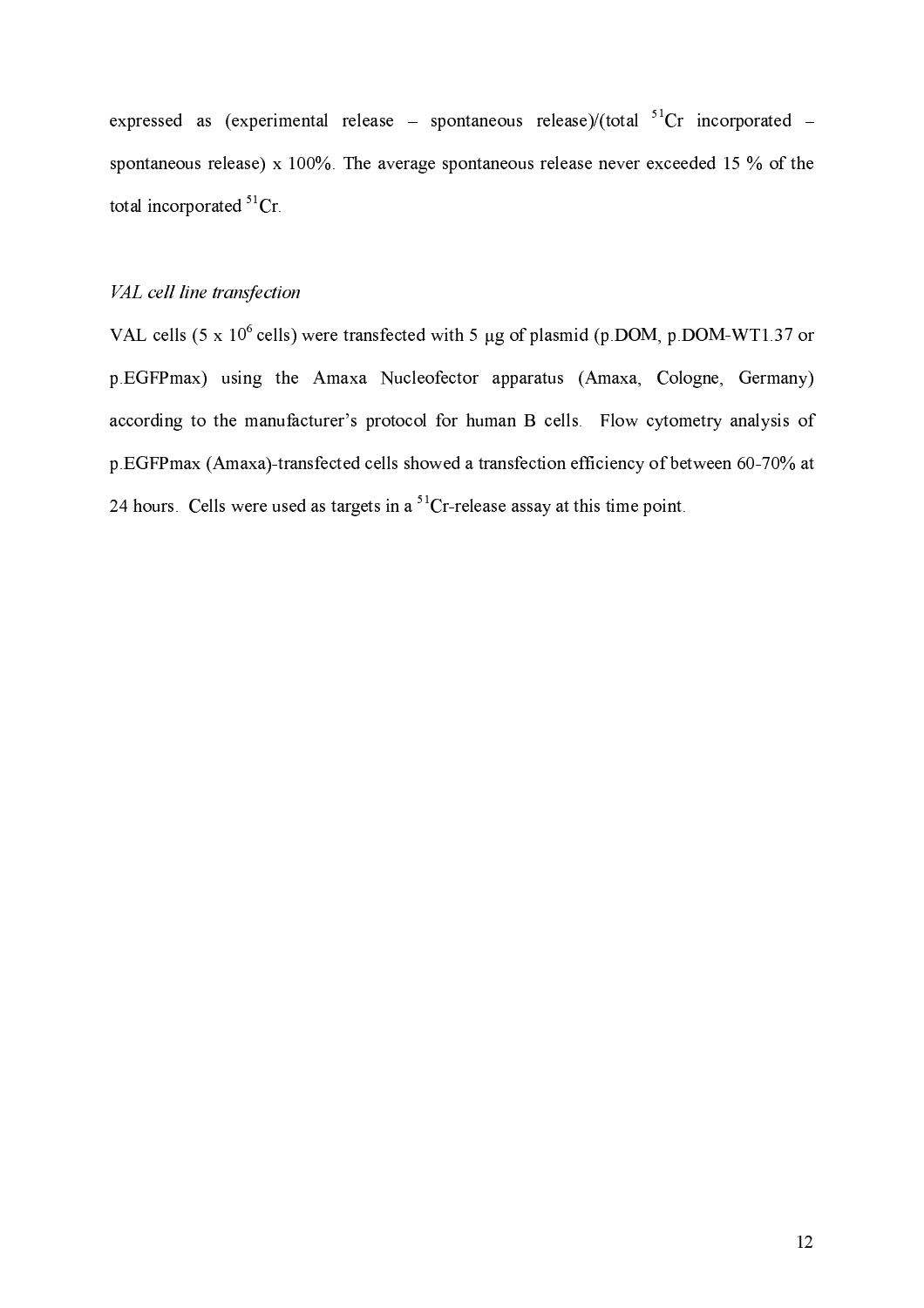### **RESULTS**

#### p.DOM-WT1 vaccines induce WT1-specific T-cell responses in HHD mice

Three DNA vaccines were constructed, each encoding the first domain of FrC of tetanus toxin (DOM) fused to a minimal WT1-derived peptide sequence, and conforming to our previously described vaccine design  $34-36$ Specifically, vaccines were p.DOM-WT1.37, p.DOM-WT1.126 and p.DOM-WT1.235, each incorporating sequence encoding the promiscuous helper T-cell epitope, p30, and one of the three MHC class I-binding peptides, WT1.37, WT1.126 or WT1.235 respectively (Figure 1). To test vaccine efficacy humanized HHD mice were immunized on days 0 and 28 with one of the p.DOM-WT1-peptide vaccines, or with the control vaccine p.DOM. The booster injection on day 28 was immediately followed by in vivo electroporation at the site of injection, a technique we have previously shown to be of benefit for the activation of T-cell responses, particularly at boosting <sup>41</sup> On day 36, mice were sacrificed and splenic responses assessed by IFNy ELISpot analysis. All vaccines, including the p.DOM control, induced a significant response to the p30 peptide confirming the integrity, in vivo expression and immunogenicity of the DNA vaccine protein products (Figure 2A-D). Furthermore, 100% of HHD mice immunized with p.DOM-WT1.37 or p.DOM-WT1.126, and 75% of mice immunized with p.DOM-WT1.235, induced significant numbers of WT1-peptide specific IFNy-secreting T cells detectable directly ex vivo (Figure 2A-C).  $CD8^+$  T-cell responses to WT1.235 were notably lower than responses to either of the other two WT1-peptide vaccines although these were significantly above background levels  $(p=0.005,$  two-tailed Mann-Whitney U-test). As expected, the control p.DOM vaccine failed to induce any significant WT1-specific responses (Figure 2D). Encouragingly, the frequency of T cells specific for the WT1.37 peptide, which has not before been tested in any vaccination strategy, was comparable with that elicited to the WT1.126 epitope following vaccination (Figure 2A-B). We also noted that T cells responsive to the WT1.37 epitope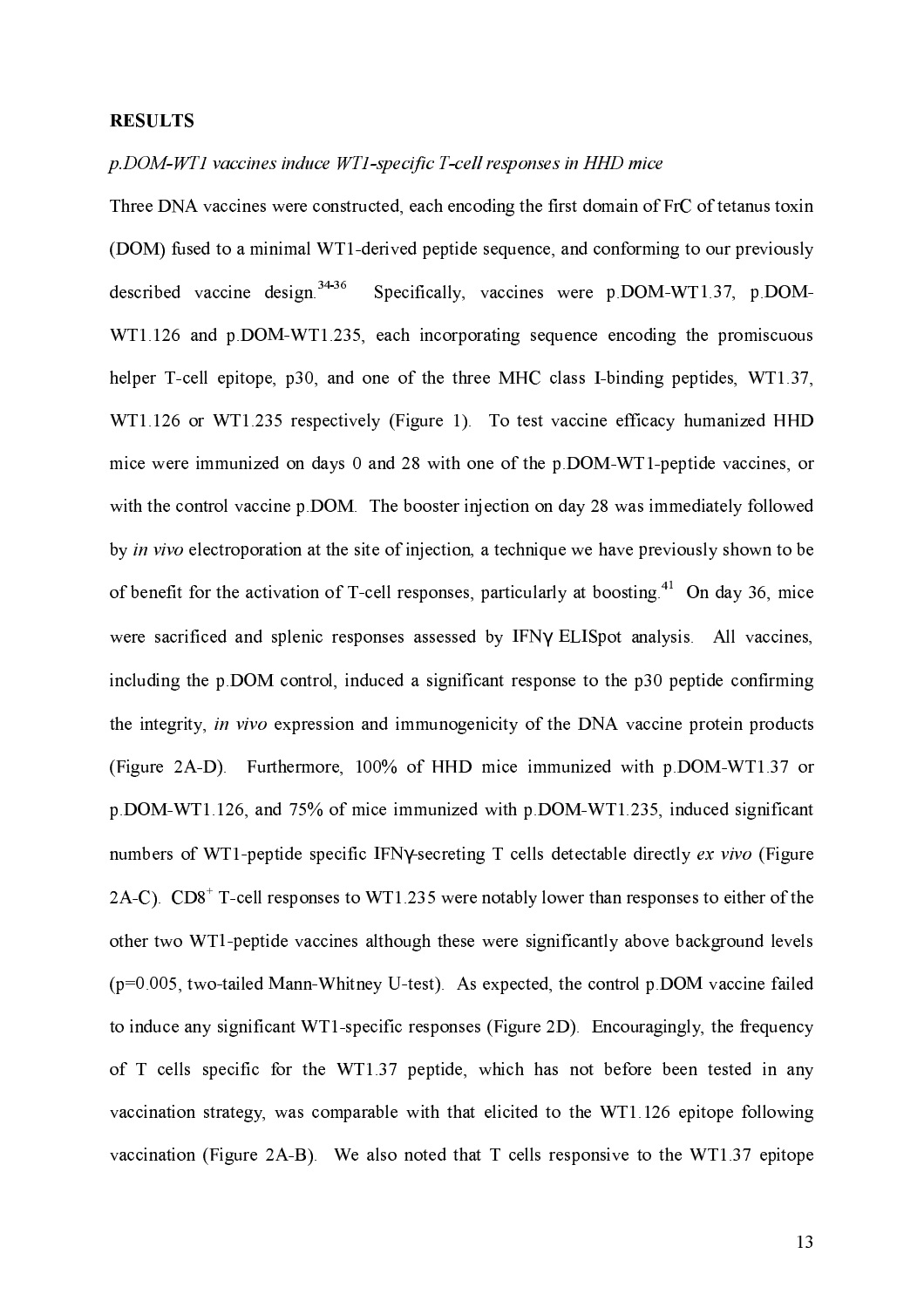exhibited no decrease in the frequency of responding cells when incubated with 10nM rather than  $1\mu$ M peptide (Figure 2A). Further analysis of the WT1.37-specific response over a range of peptide concentrations confirmed that these T cells continue to respond to peptide at concentrations  $\sim$  50-fold lower than WT1 126-specific cells (Figure 2E).

One question concerning vaccine design was the comparative performance of the peptide immunogen when delivered via DNA or as an exogenous peptide plus IFA. This was tested using peptide WT1.126, with a source of T-cell help for the exogenous peptide provided by co-injection of the PADRE peptide. Priming of  $CD8<sup>+</sup>$  T-cell responses was clearly superior when using DNA delivery with  $\sim$ 9-fold higher levels of IFN $\gamma$ -producing T cells detectable at day 10 ( $p=0.0124$  two-tailed t-test) (Figure 2F). Levels of CD4<sup>+</sup> T-cell help against either p30 (DNA vaccine) or PADRE (peptide vaccine) appeared adequate in both cases (Figure 2F).

## $p$ .DOM-WT1 vaccines induce WT1-specific cytotoxic T lymphocytes

To evaluate the cytotoxic activity and peptide specificity of WT1-specific T cells induced by DNA vaccination, splenocytes from immunized mice were re-stimulated in vitro and their lytic ability tested in a <sup>51</sup>Cr-release assay. CTL from mice immunized with each of the p.DOM-WT1 vaccines demonstrated significant lysis of peptide-pulsed target cells, demonstrating the functionality of WT1-specific T cells induced by pDOM-WT1 vaccination (Figure 3A-C). Lysis was not observed against target cells pulsed with an irrelevant peptide (data not shown).

To ensure that all three epitopes are naturally processed and presented by tumor cells, vaccine-induced CD8<sup>+</sup> T cells were tested for their ability to lyse human leukemia cells endogenously expressing WT1 and transfected with the chimeric HLA-A2 (HHD). T cells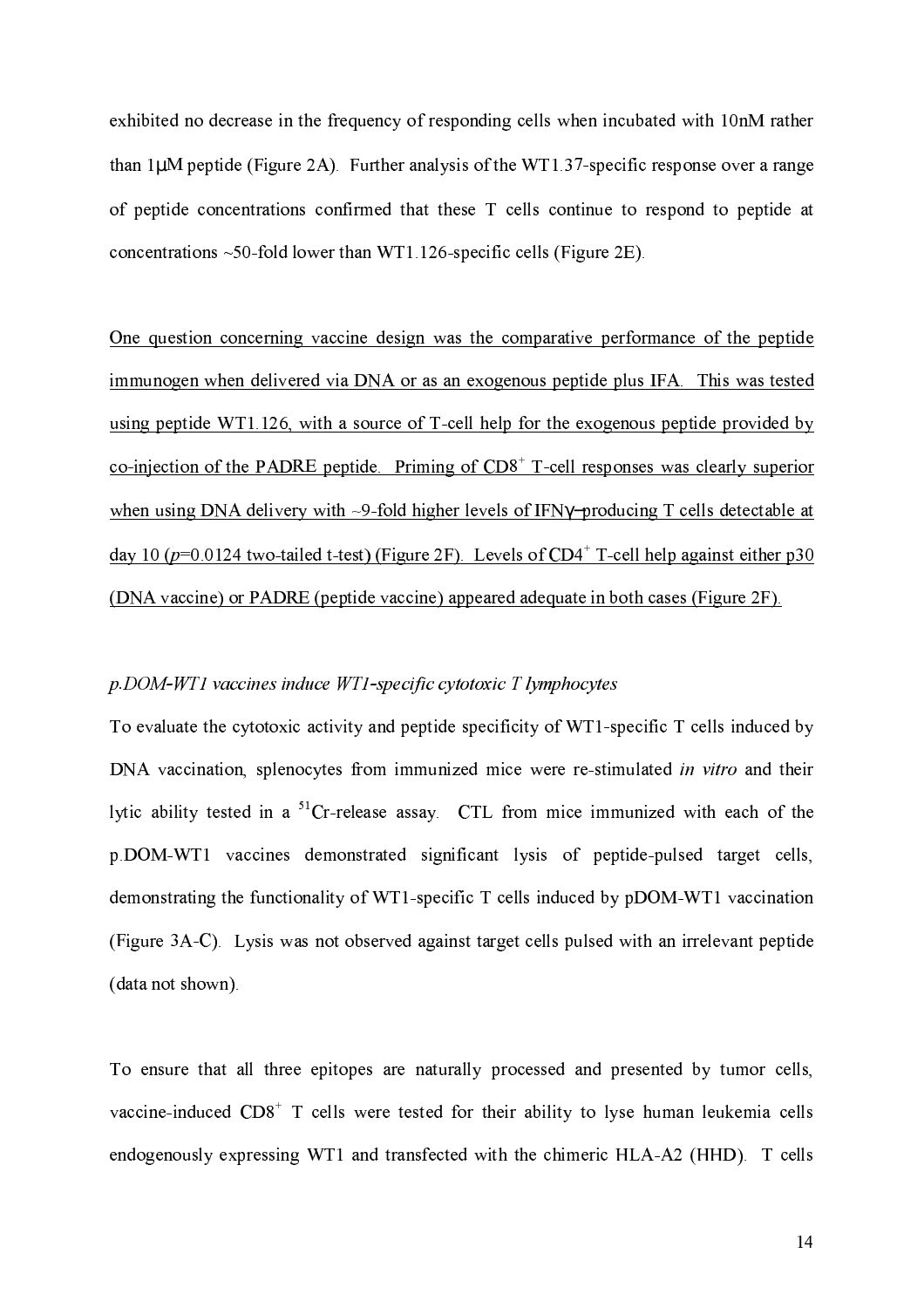specific for each individual peptide lysed human target cells expressing both WT1 and HHD, but not those expressing only HHD or WT1, demonstrating their ability to kill human tumors (Figure 3A-C). In addition, WT1.126-specific T cells induced lysis of target cells expressing HLA-A2 and WT1 in the absence of the HHD molecule (data not shown), indicating lytic activity independent of CD8.

# $WT1$ -specific  $CD8<sup>+</sup>$  T cells do not inhibit hematopoietic colony formation

In light of the ability of our DNA vaccine approach to induce WT1-specific T cells, we sought to investigate whether vaccination causes damage to hematopoietic precursor cells known to express  $WT1<sup>11</sup>$  HHD mice were vaccinated twice with one of the three p.DOM-WT1 vaccines, with control p.DOM or were left unimmunized prior to analysis of hematopoietic stem cell frequency in the bone marrow. Ex vivo ELISpot analyses of splenic lymphocytes were performed concurrently and only mice in which a WT1-specific T-cell response was evident were evaluated (data not shown). There was no difference between the frequencies of hematopoietic stem cells (either of the granulocyte-monocyte (CFU-GM; Figure 4A) or erythroid (BFU-E; Figure 4B) lineages) present in mice vaccinated with any of the p.DOM-WT1 DNA vaccines, compared with either p DOM recipients or unimmunised mice, showing that induction of  $CDS^+$  T cells against WT1 does not lead to detectable loss of hematopoietic stem cells.

# Human WT1-specific CTL can be expanded from healthy donors

Confirming that a T-cell repertoire specific for these same peptides exists in humans,<sup>15;16;44</sup> WT1-specific  $CD8<sup>+</sup>$  T cells were successfully expanded from a total of 5 of 10 healthy HLA-A2<sup>+</sup> donor PBMC. Briefly, cells were exposed to autologous DC pulsed with one of the WT1-derived peptides and were then re-stimulated at 10-day intervals with autologous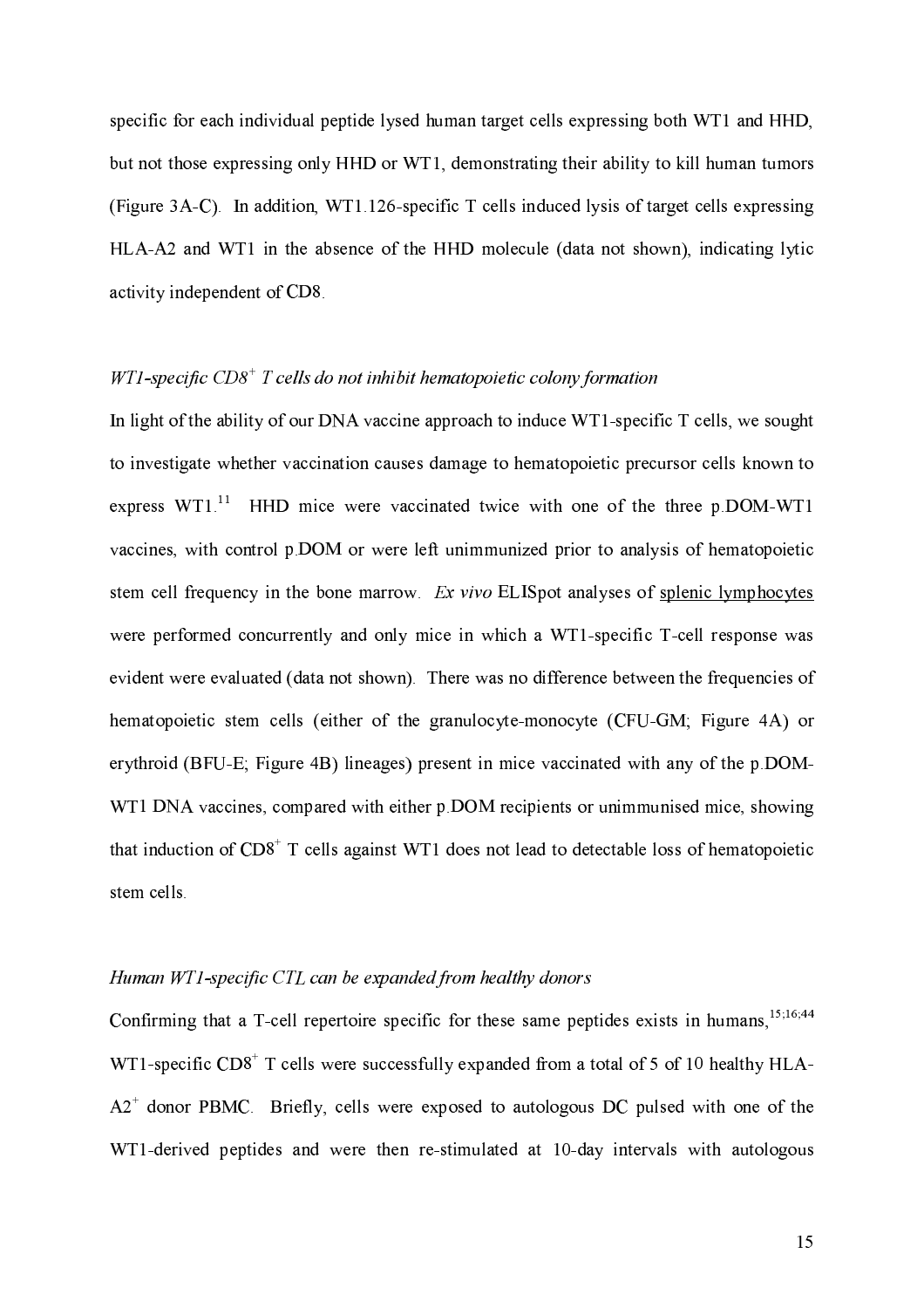monocytes pulsed with the corresponding peptide. Rezvani et al. (2005) previously reported, using IFN-y mRNA production in response to peptide stimulation, that T cells specific for WT1.126 or WT1.235 could be identified in 3 of 12 healthy individuals.<sup>15</sup> We have used pentamer staining and functional assays to show that 1 of 5, and 2 of 6, healthy donors had a repertoire of T cells specific for WT1.126 and WT1.235 respectively (Figure 5 and data not shown), broadly reflecting the frequency of responders identified previously.<sup>15</sup> WT1.126expanded cells did not bind to the WT1.235 pentamer and vice versa, confirming the specificity of the multimers used (Figure 5A). CTL specific for the WT1.37 epitope could not be quantified in this way as  $HLA- A^*0201/WT1.37$  pentamers could not be made.

To determine whether WT1.37-specific T cells were expanded and to investigate the functionality of WT1-specific T cells, particularly those specific for WT1.235 and WT1.37 whose lytic ability has not been previously reported, CTL lines were established and used in  ${}^{51}$ Cr-release assays. T cells of all three specificities were able to mediate lysis against peptide-loaded target cells (Figure 5B-D). Peptide-specific cytotoxic responses were detected in 3 of 7 WT1.37 cultures; for WT1.126 and WT1.235 only cultures in which specific cells were detected by pentamer staining exhibited significant levels of lysis.

# Human WT1.37-specific CTL kill WT1-expressing tumor cell lines and primary leukemia cells in an HLA-A\*0201-restricted manner.

Natural processing and presentation of WT1.126 and WT1.235 by HLA-A\*0201 and WT1expressing leukemic cells has been reported.<sup>19,21,22,45</sup> However, it is not known whether this is similarly the case for the WT1.37 epitope, to which particularly avid T cells exist in vaccinated transgenic mice (Figure 2E) and in healthy humans.<sup>15</sup> We therefore chose to focus on human WT1.37-specific T cells and evaluated their ability to kill human tumor cell lines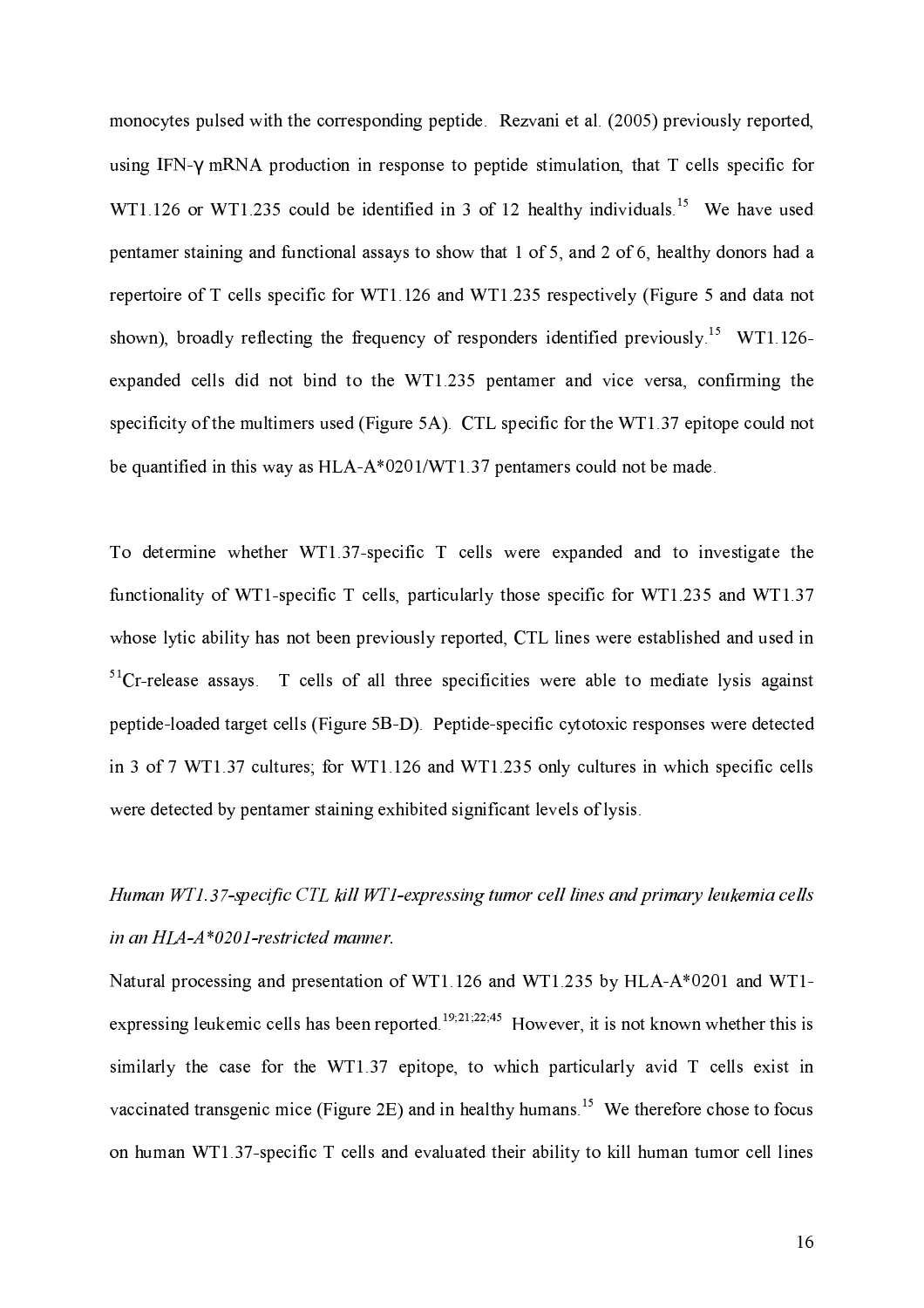$(697$  and RS 4,11) and primary tumor cells expressing both HLA-A\*0201 and WT1. Our data show that WT1.37-specific CTL efficiently lyse both the 697 and the RS 4,11 cell lines and 4 of 4 primary tumor cell samples from  $HLA-A*0201^+$  patients with acute leukaemia (either ALL (patient I) or AML (patients II-IV)) (Figure 6A). A significant proportion of the observed lysis against both cell lines and the 2  $WT1^+HLA-A^*0201^+$  primary AML tumors tested, was HLA-class I-restricted, underscoring the specificity of the effector T cells (Figure 6B). Specificity was further confirmed by the absence of lysis against WT1-expressing, yet HLA-A\*0201 negative, primary tumor cells (patients V and VI) (Figure  $6C$ ). These data clearly show that the WT1.37 epitope is processed and presented by  $HLA-A^*0201$ -positive and WT1-expressing human tumor cell lines and primary tumor cells from patients with acute leukemia.

# The WT1.37 peptide is processed and presented similarly by tumors and following DNA vaccination

Finally, human-derived WT1.37-specific CTL were used to verify that WT1 peptides are processed and presented by human cells expressing the DNA fusion vaccine product. To this end, a human B-cell line, VAL (expressing HLA-A\*0201 but not WT1), was transfected either with p.DOM-WT1.37, or with the control plasmids p.DOM or p.EGFP. WT1.37specific CTL were able to specifically kill these antigen-presenting cells transfected with pDOM-WT1.37, at levels higher than those transfected with control plasmids, confirming that the protein product of pDOM-WT1.37 is expressed, and the WT1.37 epitope presented, by human cells (Figure 7).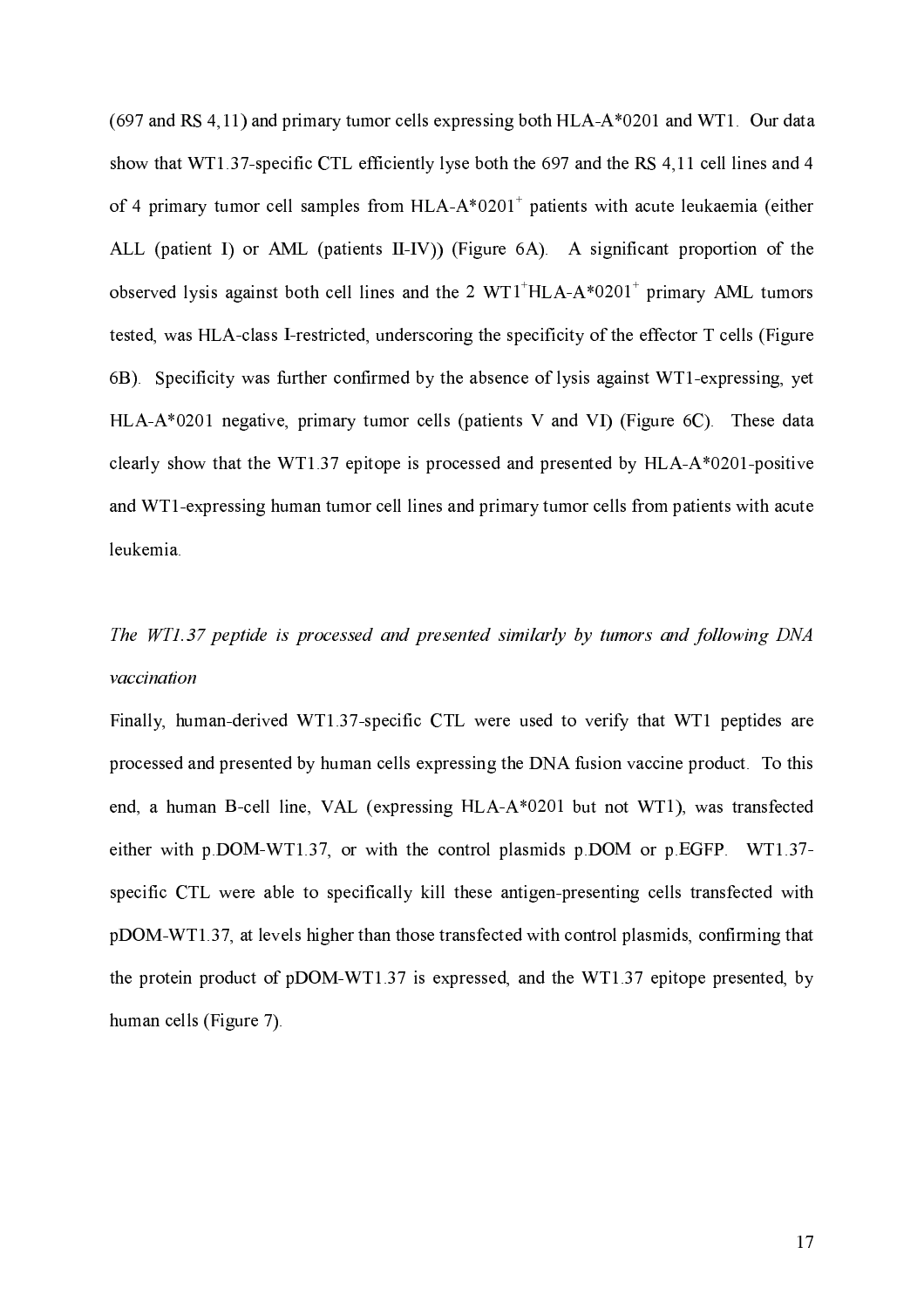#### **DISCUSSION**

In this report we made use of humanized mice to test our DNA vaccination approach against the leukemia-associated antigen WT1. The similar sequence and distribution pattern of WT1 in mice and humans strongly imply that the extent of WT1-specific T-cell tolerance in the two species is likely to be comparable. By using mice transgenic for a chimeric form of HLA-A2, we have been able to model the ability of three epitope-specific DNA vaccines to induce HLA-A2-restricted CD8<sup>+</sup> T-cell responses against WT1.

Previous studies have revealed that vaccinating wild type C57BL/6 mice with peptide-pulsed splenocytes, <sup>46</sup> or peptides in adjuvant, <sup>47,48</sup> can induce T-cell responses against WT1.126 in vivo. In this case, the response was restricted by mouse  $H-2D^b$  class I molecules<sup>46,47</sup> indicating that this peptide can bind to both human and mouse MHC class I molecules, but diminishing the relevance to human responses. In contrast, we have made use of HHD transgenic mice expressing only human HLA-A2 MHC class I chimeric molecules. Clearly, DNA vaccination can induce functional T cells to three clinically relevant HLA-A\*0201restricted epitopes, WT1.126, WT1.235 and WT1.37, in vivo. The ability of DNA delivery to prime  $CD8<sup>+</sup>$  T-cell responses against WT1.126 was found to be  $\sim$ 9-fold higher than that of exogenous peptide plus adjuvant and a source of T-cell help. While further comparisons are required, this suggests an advantage for peptide delivery via DNA. Importantly, the CTL generated also lysed human leukemia cells expressing WT1 from an endogenous source. To link pre-clinical findings to the clinic, we have studied the natural repertoire of human WT1specific T cells with similar specificity, to ensure that there is a potential repertoire available for expansion by vaccination.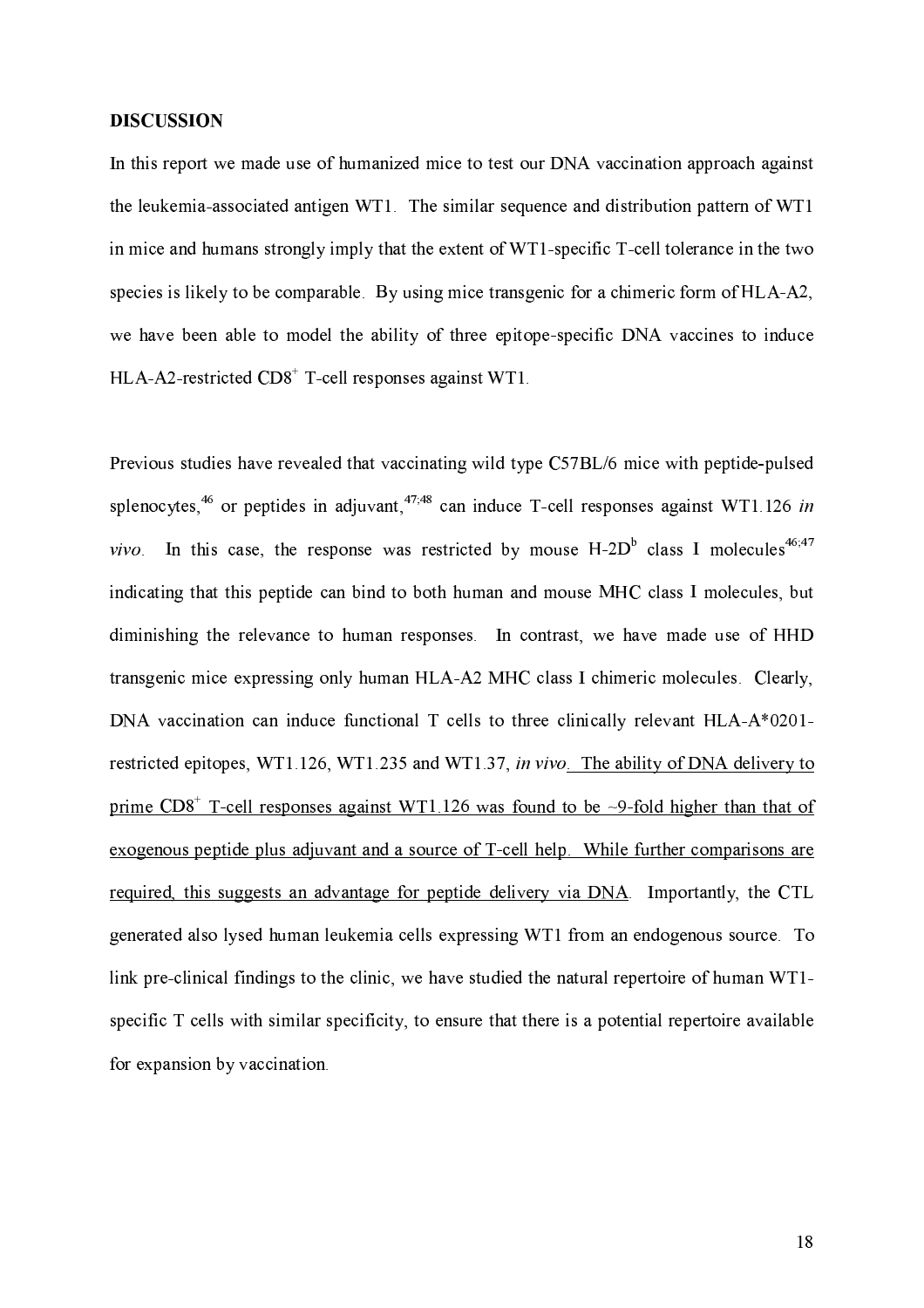Using an assay for IFN $\gamma$  mRNA, Rezvani et al. (2005) have previously detected CD8<sup>+</sup> T cells specific for each of the three epitopes, WT1.37, WT1.126 and WT1.235, in the blood of patients with leukemia,<sup>15</sup> showing that a repertoire of WT1-reactive cells persists in cancer patients. Notably, human T cells with specificity for WT1.37 were of approximately 2.5-fold greater avidity than WT1.126-reactive cells,  $15$  mirroring our findings in p.DOM-WT1.37vaccinated HHD mice and underscoring the relevance of HHD mice for pre-clinical modelling. For WT1.37, we have taken this a step further in two ways to show first, that a DNA vaccine can induce high levels of avid CTLs in a setting where there is natural expression of WT1 and therefore the potential for immune tolerance, and, second, that WT1.37 is processed and presented naturally by primary tumor cells.

Although CD8<sup>+</sup> T cells against all three peptides can kill WT1-positive targets, there was no evidence for loss of normal stem cells. Previous studies of WT1 responses in wild-type mice also failed to find any evidence of autoimmune disease<sup>46,48</sup> and thus far only mild adverse effects have been reported in patients immunized against WT1.126 or WT1.235.<sup>25;26</sup> Our data additionally suggest that this might similarly be the case following clinical vaccination against the WT1.37 epitope.

To date WT1.126, WT1.235 and a modified version of WT1.235 (CYTWNQMNL), designed to improve binding to HLA- $A^*2402$ , <sup>49</sup> are being evaluated in clinical trials for patients with acute leukaemia.<sup>23;25;26;50</sup> In each case peptide is injected with adjuvant and some success has been reported, with a recent trial showing specific responses after just one injection<sup>50</sup> However, one problem for peptide vaccines is the failure to provide CD4<sup>+</sup> T-cell help, known to be essential for induction of effective CD8<sup>+</sup> T-cell memory.<sup>51-53</sup>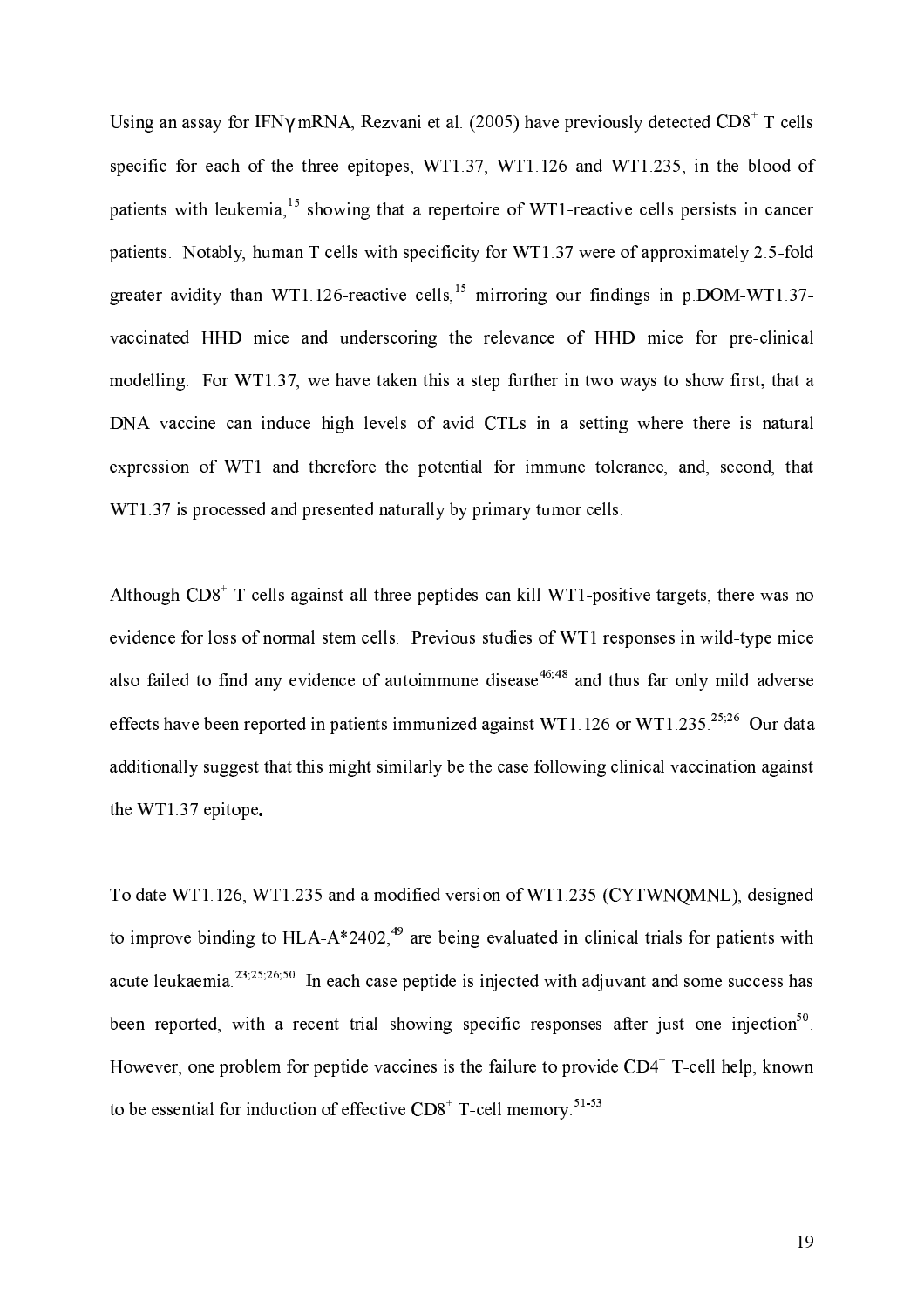Delivery via DC is an alternative strategy to activate  $CD8<sup>+</sup>$  T cell responses and could be attractive for AML, especially since AML-derived DC can express leukemia-associated antigens.<sup>54</sup> However, WT1 expression appears to be down-regulated in AML-DC arguing against the approach for this antigen.<sup>54</sup> We have chosen to use active vaccination with our p DOM-peptide DNA vaccines specifically designed to provide CD4<sup>+</sup> T cell help. Indeed our previous work has confirmed that  $CD4^+$  T-helper cells expanded from the non-tolerized tetanus-specific repertoire are critical for effective priming of  $CD8<sup>+</sup>$  T cells in vivo following  $p$  DOM-peptide immunization.<sup>31</sup> Importantly, we have previously shown in an alternative model that our DNA vaccine design can overcome tolerance in mice.<sup>36</sup> This is likely to be an issue in patients exposed to high loads of leukemic cells. Other strategies exist to circumvent this toleragenic pressure on the repertoire, including the generation of allogeneic CTL against mismatched MHC/WT1 peptide complexes. Thus, allogeneic and lytic HLA-A\*0201 CTLs are generated against HLA-A\*0201/WT1.126 or HLA-A\*0201/WT1.235 complexes in  $vitro$ <sup>19,21</sup> This adoptive therapy approach has to face destruction of the transferred cells and to avoid this, genes encoding the TCR expressed by these allogeneic CTLs are being transduced into autologous T cells with the intention of subsequent adoptive transfer into patients<sup>55,56</sup>

Although successful vaccination has the advantage of providing continuous surveillance of emergent tumor, a strong immune response in the clinic is required. It is now evident that performance of DNA vaccines in larger animals, including human subjects, is not optimal. The reason for this appears to be the delivery system which, for intramuscular injection, uses relatively large volumes for mice. Since these cannot be scaled up for human subjects, an alternative strategy to increase transfection rate and inflammation at the site has been sought. One approach is the technique of electroporation which amplifies responses dramatically, especially at boosting.<sup>41</sup> This exciting technology is now undergoing clinical testing in our institution and several prostate cancer patients have received p.DOM-peptide DNA vaccines delivered in this way with no serious adverse effects.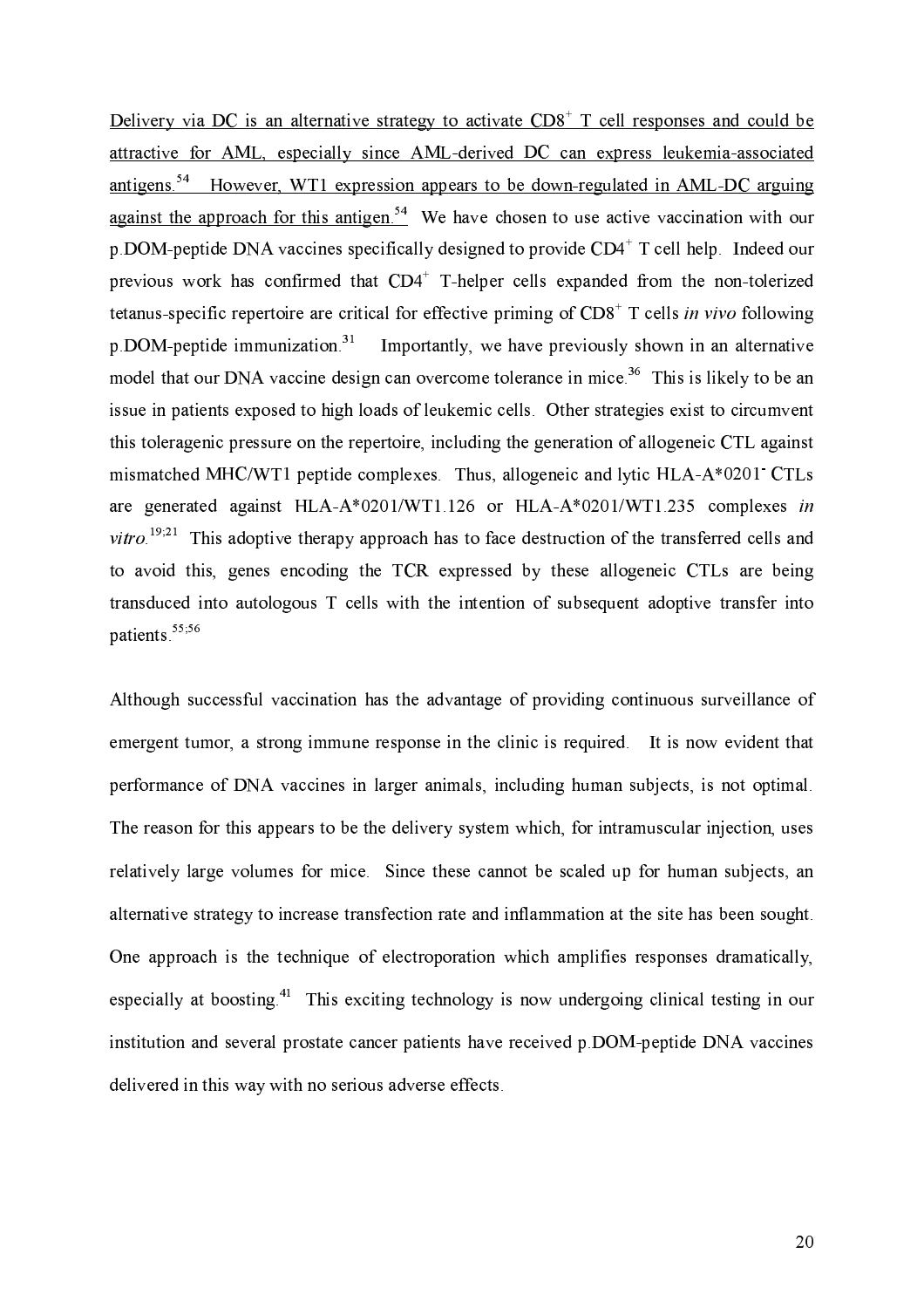One criticism of using epitope-specific vaccines is that tumors may escape immune detection by losing epitope expression. To cover this possibility, DNA vaccines encoding the three promising HLA-A\*0201-binding epitopes, ideally injected at different sites to avoid competition, could be used to induce a wide range of CTL. While encoding a longer sequence from WT1 may achieve this, our previous work has shown that encoding long tumor antigen sequences may compromise epitope presentation.<sup>35</sup> In addition, immunodominance predicts that immune responses will focus on one epitope following subsequent booster injections.<sup>57</sup>

In summary, our data reveal that a repertoire of T cells with specificity for the tumorassociated antigen, WT1, exists in humans and humanized transgenic mice and the preclinical model has revealed a DNA vaccine strategy to induce or expand specific CTL. This sets the scene for clinical testing of these safe, specific DNA vaccines in cancer patients with  $HLA-A*0201^+$  and WT1<sup>+</sup> tumour cells, in settings where there is a need to suppress emergence of residual tumor.

# **ACKNOWLEDGEMENTS**

This work was supported by the French Association for Cancer Research, grant 3257 (C.C., J.M., M-H.D-L., V.M-F.), the Fondation pour la Recherche Médicale (C.C.), the Leukaemia Research Fund, grant 0306 (S.L.B., J.R. and F.K.S.) and Cancer Research U.K. grant C7643/A3748 (G.E.V). The authors would like to thank Valérie Guislain (AP-HP, Hôpital Henri Mondor, Service d'Immunologie biologique, France) for help with induction of human WT1-specific CTL, Dr Iacob Mathiesen of Inovio AS (San Diego, CA) for supplying the electroporation pulse generator and associated software and Sandrine Machane (Paris, France) and staff in the biomedical research facility (Southampton, U.K.) for animal care.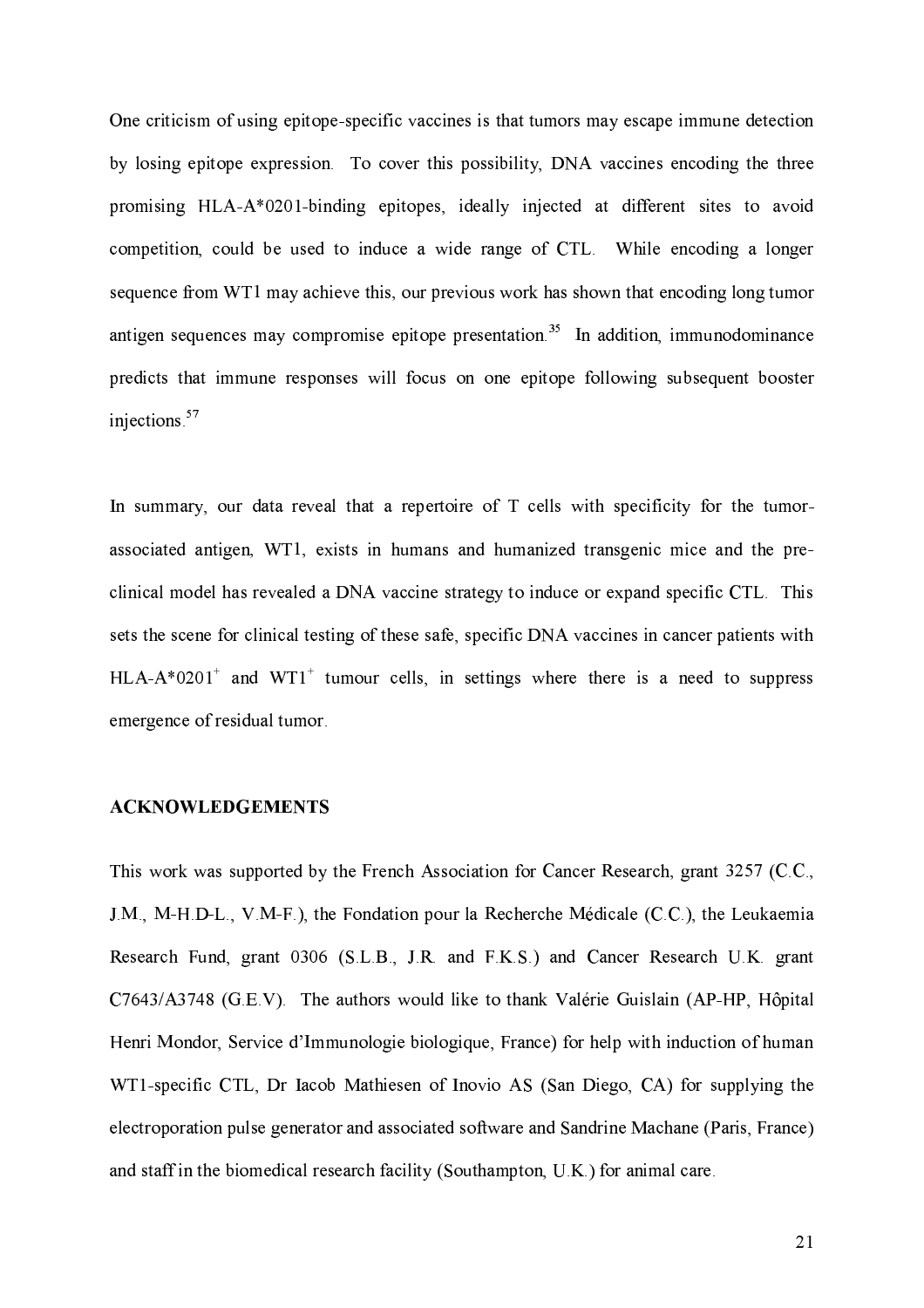Authorship contributions: C.C. and S.L.B. conceived, designed and performed the research, analysed data and wrote the report, J.M. assisted with experiments and processed samples, H.R. and M.K. supplied clinical samples, G.E.V. provided essential novel reagents, V.M-F, J-P.F and H.J.S. provided intellectual support, J.R. conceived and supervised the study, M-H.D-L and F.K.S conceived and supervised the study and wrote the report. C.C. and S.L.B. contributed equally to this study. Conflict of interest disclosure: Several of the authors (J.R., F.K.S.) hold a patent relating to the DNA vaccine design described in the article and have declared a financial interest in a company which holds an exclusive licence relating to this design.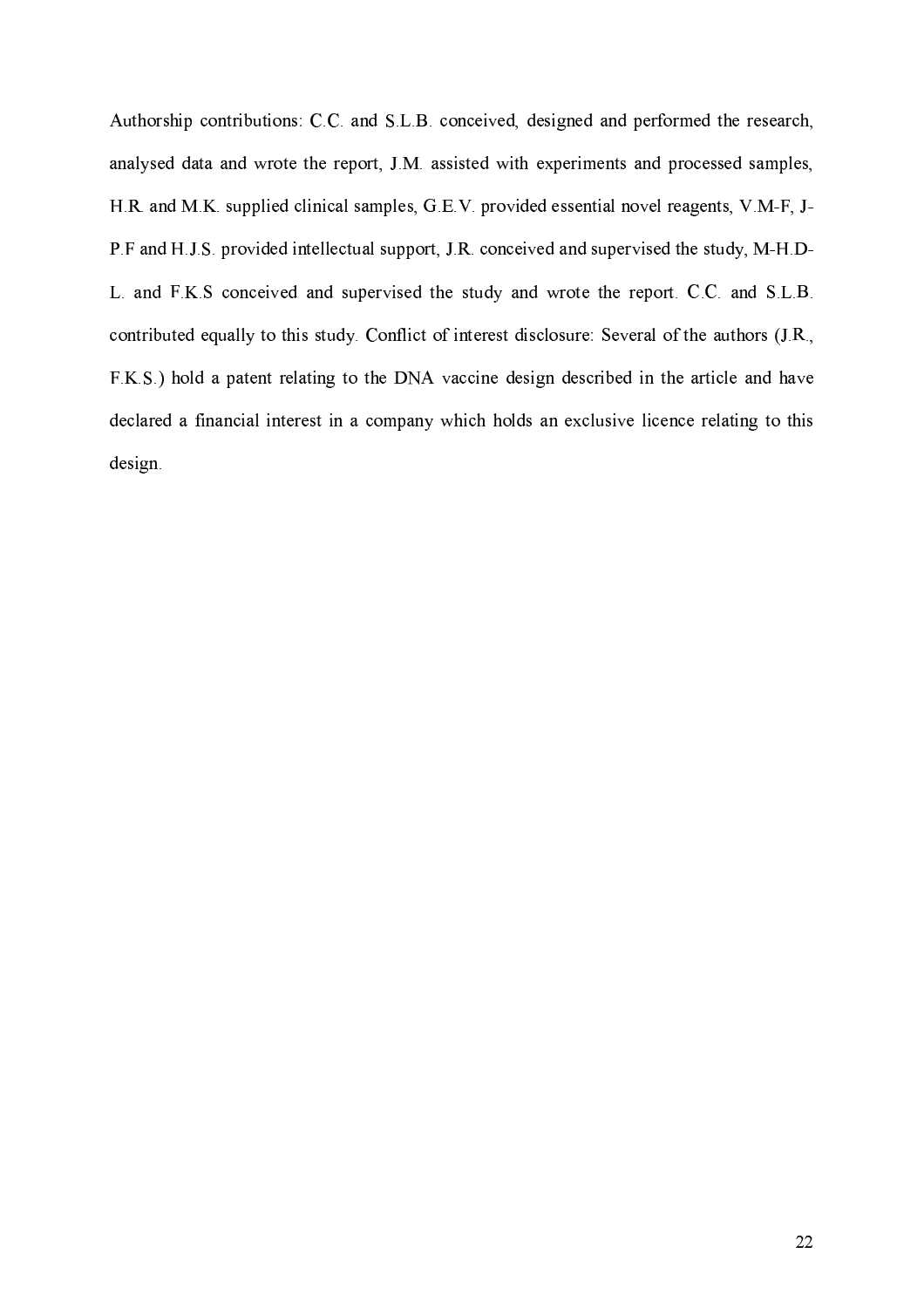#### **REFERENCES**

- 1. Kolb HJ, Schattenberg A, Goldman JM et al. Graft-versus-leukemia effect of donor lymphocyte transfusions in marrow grafted patients. Blood 1995;86:2041-2050.
- 2. Greiner J, Dohner H, Schmitt M. Cancer vaccines for patients with acute myeloid leukemia--definition of leukemia-associated antigens and current clinical protocols targeting these antigens. Haematologica 2006;91:1653-1661.
- 3. Oji Y, Miyoshi S, Maeda H et al. Overexpression of the Wilms' tumor gene WT1 in de novo lung cancers. Int.J.Cancer 2002;100:297-303.
- 4. Inoue K, Ogawa H, Sonoda Y et al. Aberrant over expression of the Wilms tumor gene (WT1) in human leukemia. Blood 1997;89:1405-1412.
- 5. Koesters R, Linnebacher M, Coy JF et al. WT1 is a tumor-associated antigen in colon cancer that can be recognized by in vitro stimulated cytotoxic T cells. Int. J. Cancer 2004;109:385-392.
- 6. Oji Y, Yamamoto H, Nomura M et al. Overexpression of the Wilms' tumor gene WT1 in colorectal adenocarcinoma. Cancer Sci. 2003;94:712-717.
- 7. Yamagami T, Sugiyama H, Inoue K et al. Growth inhibition of human leukemic cells by WT1 (Wilms tumor gene) antisense oligodeoxynucleotides: implications for the involvement of WT1 in leukemogenesis. Blood 1996;87:2878-2884.
- 8. Rauscher FJ, III. The WT1 Wilms tumor gene product: a developmentally regulated transcription factor in the kidney that functions as a tumor suppressor. FASEB J. 1993:7:896-903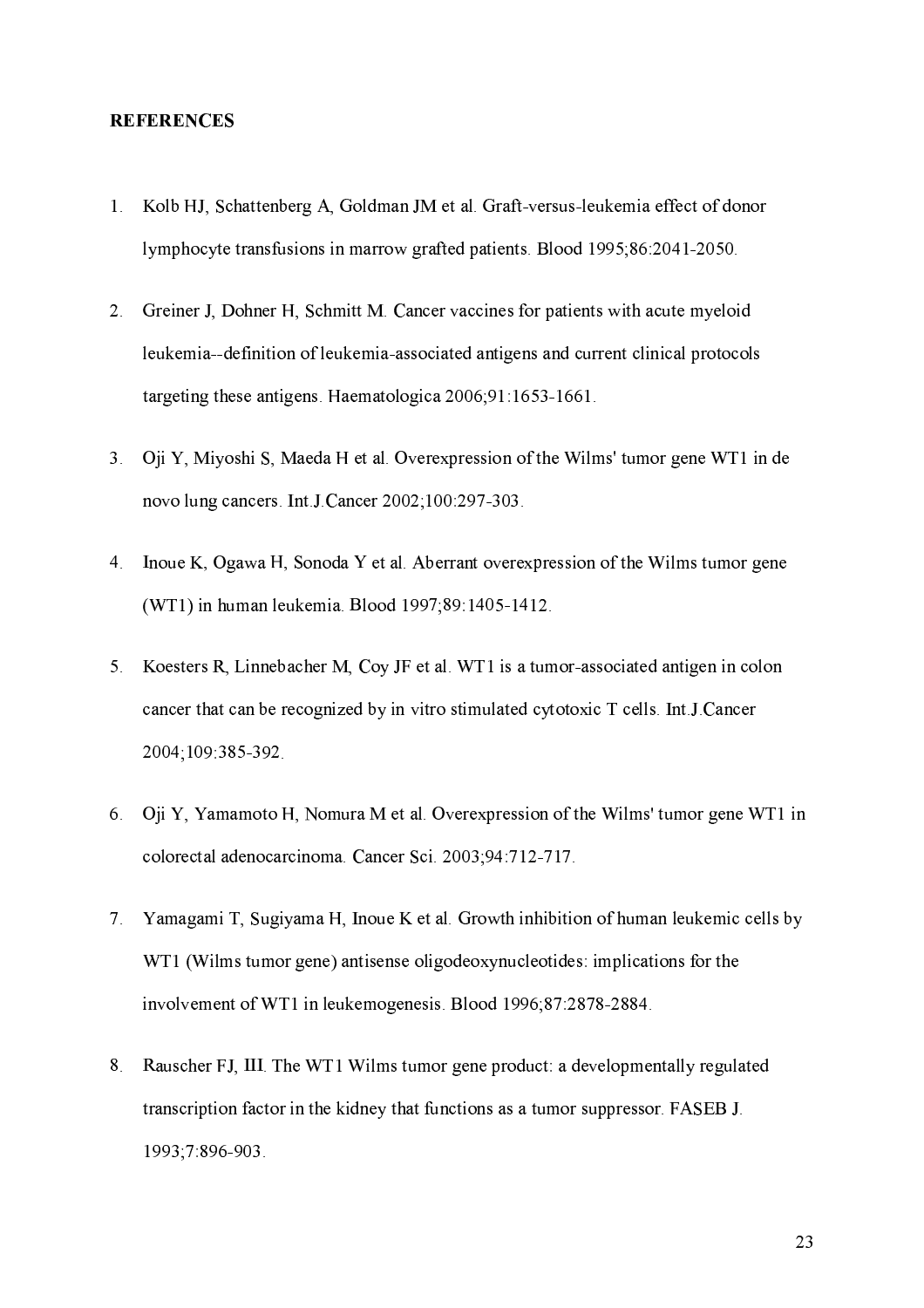- 9. Lee SB, Haber DA. Wilms tumor and the WT1 gene. Exp. Cell Res. 2001;264:74-99.
- 10. Hosen N, Sonoda Y, Oji Y et al. Very low frequencies of human normal CD34+ haematopoietic progenitor cells express the Wilms' tumour gene WT1 at levels similar to those in leukaemia cells. Br.J. Haematol. 2002;116:409-420.
- 11. Fraizer GC, Patmasiriwat P, Zhang X, Saunders GF. Expression of the tumor suppressor gene WT1 in both human and mouse bone marrow. Blood 1995;86:4704-4706.
- 12. Gaiger A, Carter L, Greinix H et al. WT1-specific serum antibodies in patients with leukemia. Clin.Cancer Res. 2001;7:761s-765s.
- 13. Wu F, Oka Y, Tsuboi A et al. Th1-biased humoral immune responses against Wilms tumor gene WT1 product in the patients with hematopoietic malignancies. Leukemia 2005:19:268-274
- 14. Elisseeva OA, Oka Y, Tsuboi A et al. Humoral immune responses against Wilms tumor gene WT1 product in patients with hematopoietic malignancies. Blood 2002;99:3272-3279.
- 15. Rezvani K, Brenchley JM, Price DA et al. T-cell responses directed against multiple HLA-A\*0201-restricted epitopes derived from Wilms' tumor 1 protein in patients with leukemia and healthy donors: identification, quantification, and characterization. Clin Cancer Res. 2005;11:8799-8807.
- 16. Scheibenbogen C, Letsch A, Thiel E et al. CD8 T-cell responses to Wilms tumor gene product WT1 and proteinase 3 in patients with acute myeloid leukemia. Blood 2002;100:2132-2137.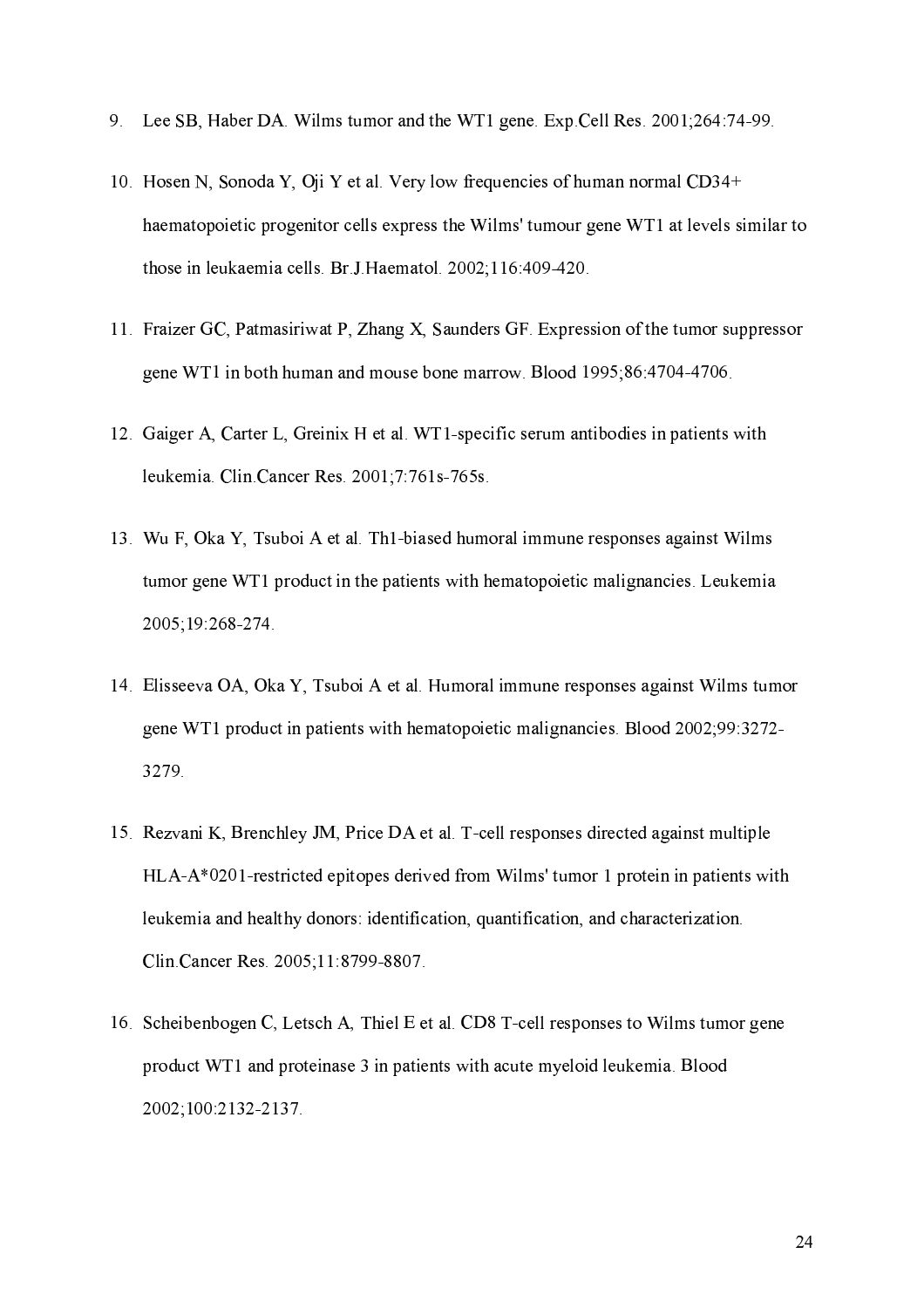- 17. Gannage M, Abel M, Michallet AS et al. Ex vivo characterization of multiepitopic tumorspecific CD8 T cells in patients with chronic myeloid leukemia: implications for vaccine development and adoptive cellular immunotherapy. J.Immunol. 2005;174:8210-8218.
- 18. Rezvani K, Yong AS, Savani BN et al. Graft-versus-leukemia effects associated with detectable Wilms tumor-1 specific T lymphocytes after allogeneic stem-cell transplantation for acute lymphoblastic leukemia. Blood 2007;110:1924-1932.
- 19. Gao L, Bellantuono I, Elsasser A et al. Selective elimination of leukemic CD34(+) progenitor cells by cytotoxic T lymphocytes specific for WT1. Blood 2000;95:2198-2203.
- 20. Ohminami H, Yasukawa M, Fujita S. HLA class I-restricted lysis of leukemia cells by a  $CD8$ <sup>(+)</sup> cytotoxic T-lymphocyte clone specific for WT1 peptide. Blood 2000;95:286-293.
- 21. Bellantuono I, Gao L, Parry S et al. Two distinct HLA-A0201-presented epitopes of the Wilms tumor antigen 1 can function as targets for leukemia-reactive CTL. Blood 2002;100:3835-3837.
- 22. Doubrovina ES, Doubrovin MM, Lee S et al. In vitro stimulation with WT1 peptideloaded Epstein-Barr virus-positive B cells elicits high frequencies of WT1 peptidespecific T cells with in vitro and in vivo tumoricidal activity. Clin Cancer Res. 2004;10:7207-7219.
- 23. Mailander V, Scheibenbogen C, Thiel E et al. Complete remission in a patient with recurrent acute myeloid leukemia induced by vaccination with WT1 peptide in the absence of hematological or renal toxicity. Leukemia 2004;18:165-166.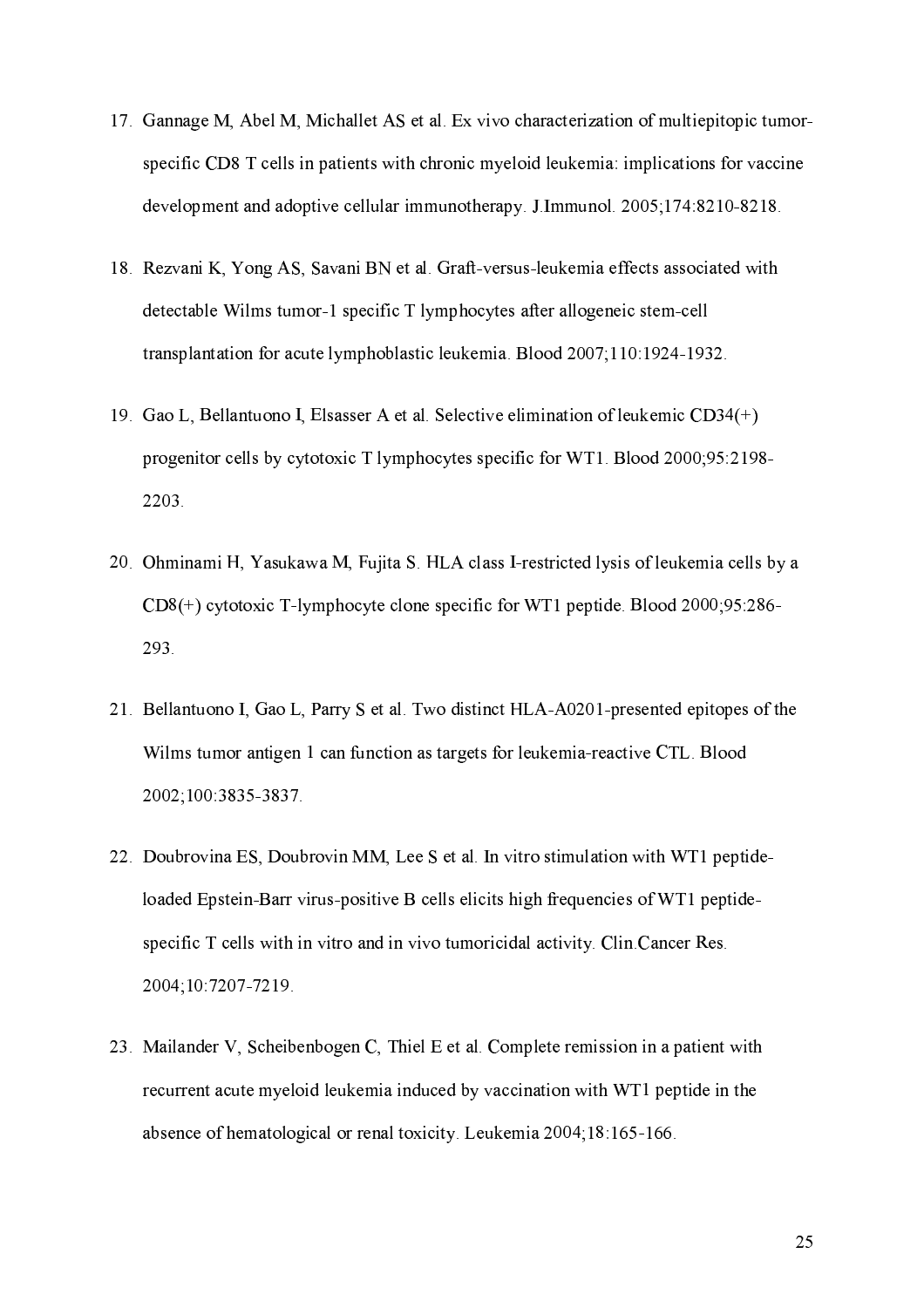- 24. Smithgall M, Misher L, Spies G, Cheever MA, Gaiger A. Identification of a novel WT1 HLA-A\*0201-restricted CTL epitope using whole gene in vitro priming. [abstract]. American Society of Hematology Meeting 2001;
- 25. Oka Y, Tsuboi A, Taguchi T et al. Induction of WT1 (Wilms' tumor gene)-specific cytotoxic T lymphocytes by WT1 peptide vaccine and the resultant cancer regression. Proc. Natl. Acad. Sci. U.S.A 2004; 101:13885-13890.
- 26. Keilholz U, Menssen HD, Gaiger A et al. Wilms' tumour gene 1 (WT1) in human neoplasia. Leukemia 2005; 19:13 18-1323.
- 27. Spellerberg MB, Zhu D, Thompsett A et al. DNA vaccines against lymphoma: promotion of anti-idiotypic antibody responses induced by single chain Fy genes by fusion to tetanus toxin fragment C. J. Immunol. 1997;159:1885-1892.
- 28. King CA, Spellerberg MB, Zhu D et al. DNA vaccines with single-chain Fv fused to fragment C of tetanus toxin induce protective immunity against lymphoma and myeloma. Nat. Med. 1998;4:1281-1286.
- 29. Stevenson FK, Ottensmeier CH, Johnson P et al. DNA vaccines to attack cancer. Proc. Natl. Acad. Sci. U.S. A 2004; 101 Suppl 2:14646-14652.
- 30. Stevenson FK, Rice J, Zhu D. Tumor vaccines. Adv. Immunol. 2004;82:49-103.
- 31. Radcliffe JN, Roddick JS, Friedmann PS, Stevenson FK, Thirdborough SM. Prime-boost with alternating DNA vaccines designed to engage different antigen presentation pathways generates high frequencies of peptide-specific CD8+ T cells. J.Immunol. 2006;177:6626-6633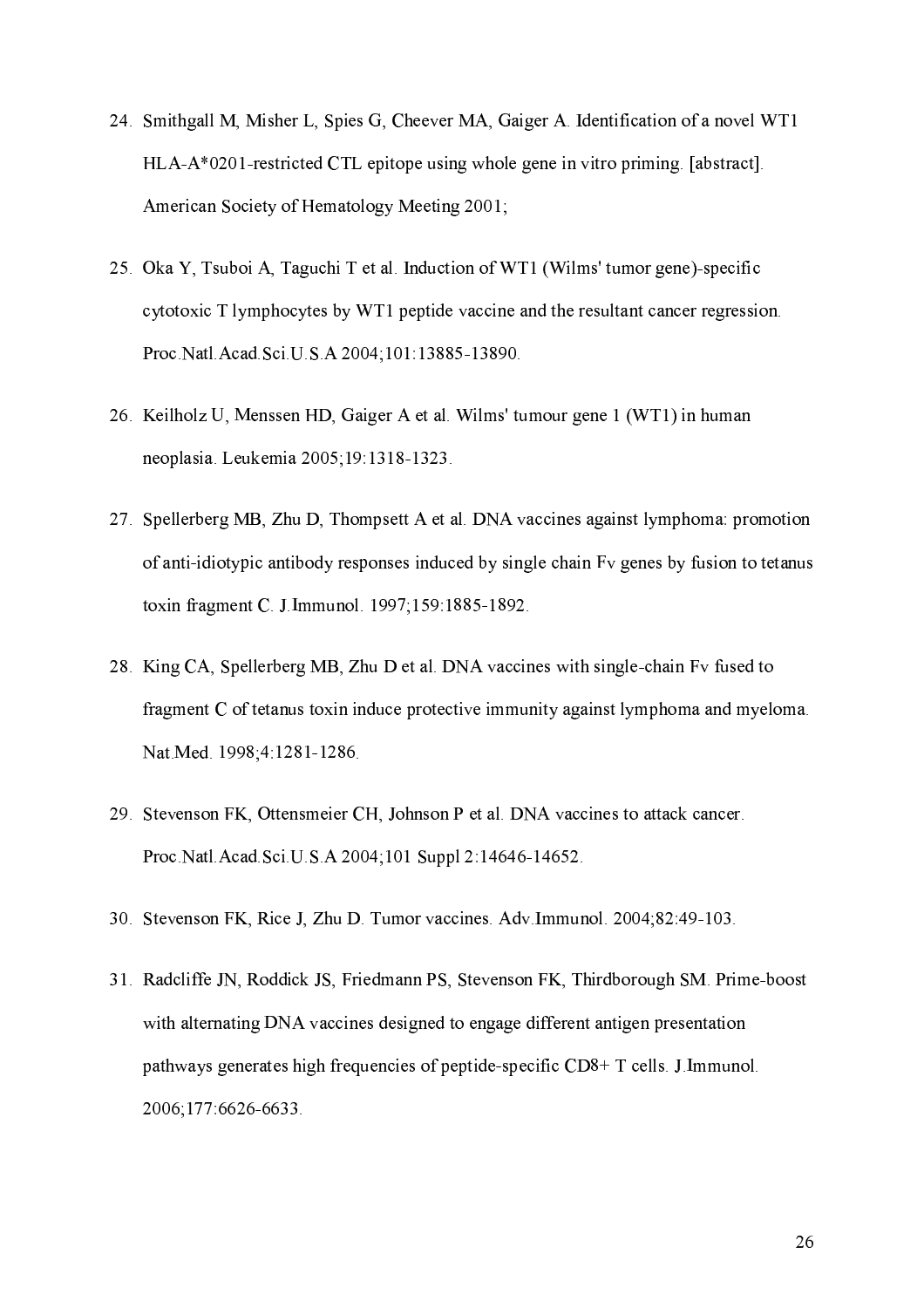- 32. Fairweather NF, Lyness VA. The complete nucleotide sequence of tetanus toxin. Nucleic Acids Res. 1986;14:7809-7812.
- 33. Demotz S, Matricardi P, Lanzavecchia A, Corradin G. A novel and simple procedure for determining T cell epitopes in protein antigens. J.Immunol.Methods 1989;122:67-72.
- 34. Rice J, Buchan S, Stevenson FK. Critical components of a DNA fusion vaccine able to induce protective cytotoxic T cells against a single epitope of a tumor antigen. J. Immunol. 2002;169:3908-3913.
- 35. Rice J, Elliott T, Buchan S, Stevenson FK. DNA fusion vaccine designed to induce cytotoxic T cell responses against defined peptide motifs: implications for cancer vaccines. J. Immunol. 2001;167:1558-1565.
- 36. Rice J, Buchan S, Dewchand H, Simpson E, Stevenson FK. DNA fusion vaccines induce targeted epitope-specific CTLs against minor histocompatibility antigens from a normal or tolerized repertoire. J.Immunol. 2004;173:4492-4499.
- 37. Pascolo S, Bervas N, Ure JM et al. HLA-A2.1-restricted education and cytolytic activity of  $CD8$ (+) T lymphocytes from beta2 microglobulin (beta2m) HLA-A2.1 monochain transgenic H-2Db beta2m double knockout mice. J Exp.Med. 1997;185:2043-2051.
- 38. Rice J, Ottensmeier CH, Stevenson FK. DNA vaccines: precision tools for activating effective immunity against cancer. Nat. Rev. Cancer 2008;8:108-120.
- 39. Rauscher FJ, III. The WT1 Wilms tumor gene product: a developmentally regulated transcription factor in the kidney that functions as a tumor suppressor. FASEB J. 1993;7:896-903.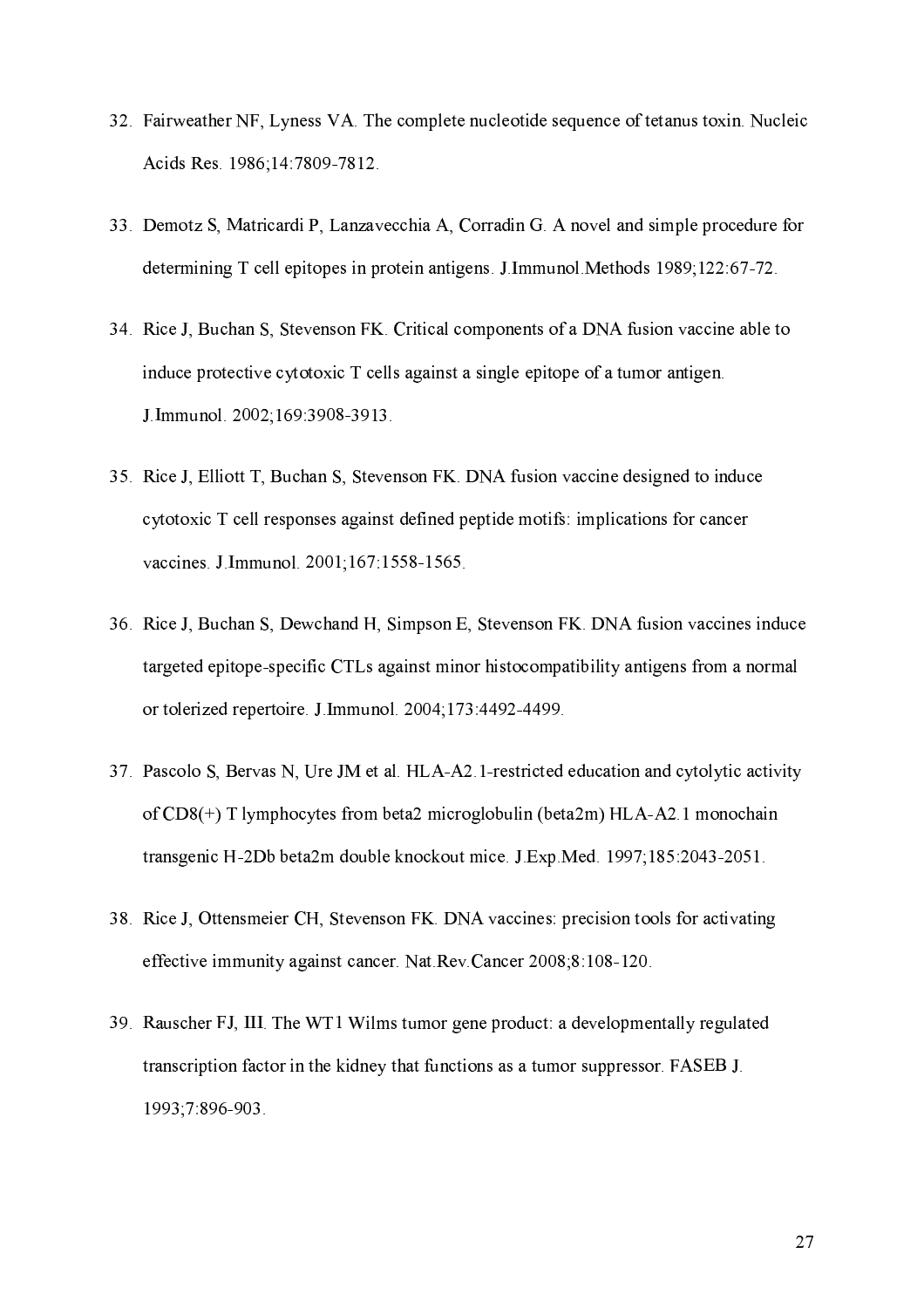- 40. Alexander J, Sidney J, Southwood S et al. Development of high potency universal DRrestricted helper epitopes by modification of high affinity DR-blocking peptides. Immunity. 1994;1:751-761.
- 41. Buchan S, Gronevik E, Mathiesen I et al. Electroporation as a "prime/boost" strategy for naked DNA vaccination against a tumor antigen. J Immunol. 2005;174:6292-6298.
- 42. Rice J, King CA, Spellerberg MB, Fairweather N, Stevenson FK. Manipulation of pathogen-derived genes to influence antigen presentation via DNA vaccines. Vaccine 1999:17:3030-3038
- 43. Ho WY, Nguyen HN, Wolfl M, Kuball J, Greenberg PD. In vitro methods for generating CD8+ T-cell clones for immunotherapy from the naive repertoire. J.Immunol.Methods 2006;310:40-52.
- 44 Rezvani K, Grube M, Brenchley JM et al. Functional leukemia-associated antigenspecific memory  $CD8+T$  cells exist in healthy individuals and in patients with chronic myelogenous leukemia before and after stem cell transplantation. Blood 2003;102:2892-2900.
- 45. Savage P, Gao L, Vento K et al. Use of B cell-bound HLA-A2 class I monomers to generate high-avidity, allo-restricted CTLs against the leukemia-associated protein Wilms tumor antigen. Blood 2004;103:4613-4615.
- 46. Oka Y, Udaka K, Tsuboi A et al. Cancer immunotherapy targeting Wilms' tumor gene WT1 product. J.Immunol. 2000;164:1873-1880.
- 47. Gaiger A, Reese V, Disis ML, Cheever MA. Immunity to WT1 in the animal model and in patients with acute myeloid leukemia. Blood 2000;96:1480-1489.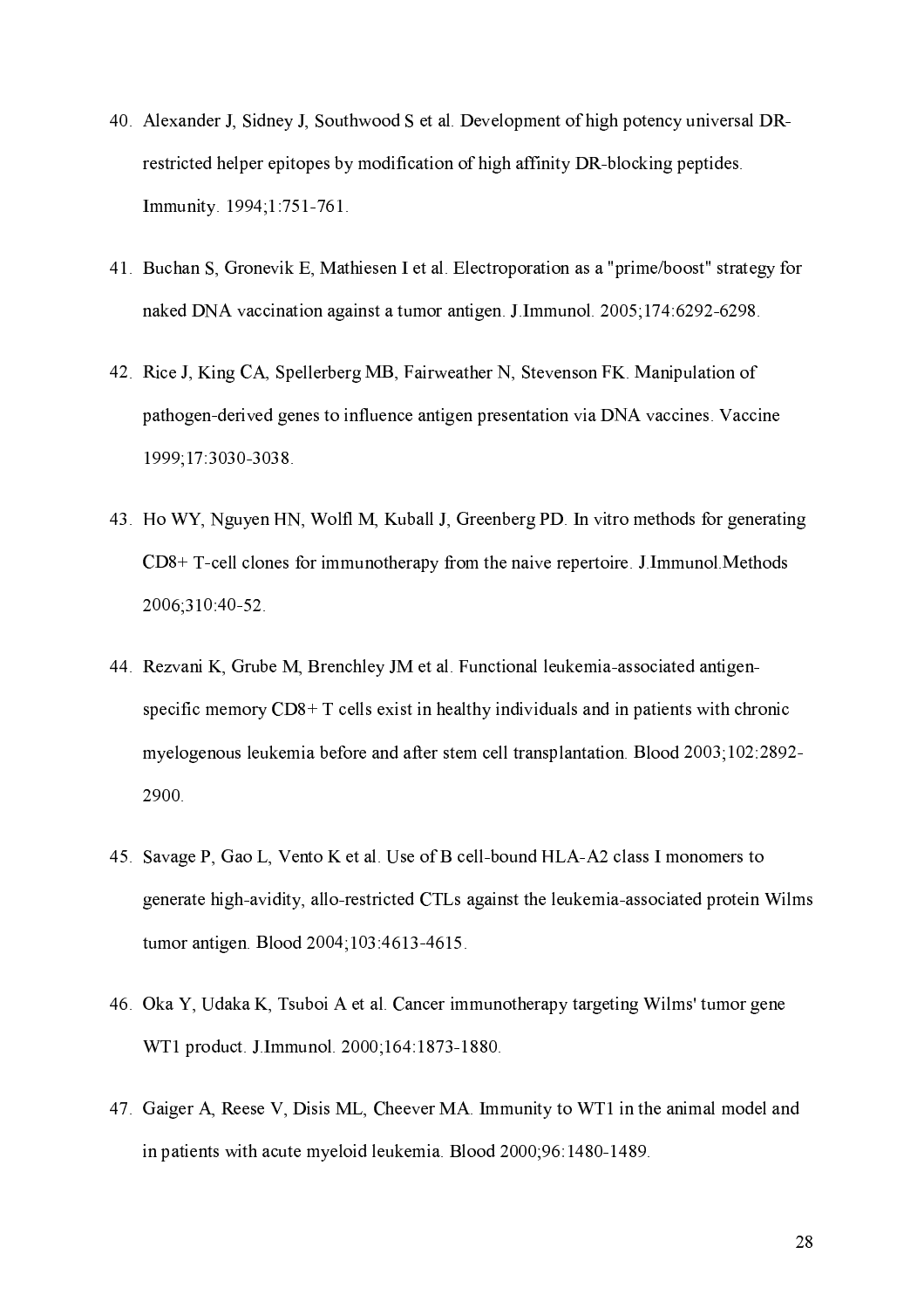- 48. Nakajima H, Kawasaki K, Oka Y et al. WT1 peptide vaccination combined with BCG-CWS is more efficient for tumor eradication than WT1 peptide vaccination alone. Cancer Immunol Immunother 2004;53:617-624.
- 49. Tsuboi A, Oka Y, Udaka K et al. Enhanced induction of human WT1-specific cytotoxic T lymphocytes with a 9-mer WT1 peptide modified at HLA-A\*2402-binding residues. Cancer Immunol Immunother. 2002;51:614-620.
- 50. Rezvani K, Yong AS, Mielke S et al. Leukemia-associated antigen specific T-cell responses following combined PR1 and WT1 peptide vaccination in patients with myeloid malignancies. Blood 2007;111:236-242.
- 51. Sun JC, Bevan MJ. Defective CD8 T cell memory following acute infection without CD4 T cell help. Science 2003;300:339-342.
- 52. Janssen EM, Lemmens EE, Wolfe T et al. CD4+ T cells are required for secondary expansion and memory in CD8+ T lymphocytes. Nature 2003;421:852-856.
- 53. Shedlock DJ, Shen H. Requirement for CD4 T cell help in generating functional CD8 T cell memory. Science 2003;300:337-339.
- 54. Li L, Reinhardt P, Schmitt A et al. Dendritic cells generated from acute myeloid leukemia (AML) blasts maintain the expression of immunogenic leukemia associated antigens. Cancer Immunol Immunother. 2005;54:685-693.
- 55. Xue S, Gillmore R, Downs A et al. Exploiting T cell receptor genes for cancer immunotherapy. Clin Exp. Immunol. 2005;139:167-172.
- 56. Xue SA, Gao L, Hart D et al. Elimination of human leukemia cells in NOD/SCID mice by WT1-TCR gene-transduced human T cells. Blood 2005;106:3062-3067.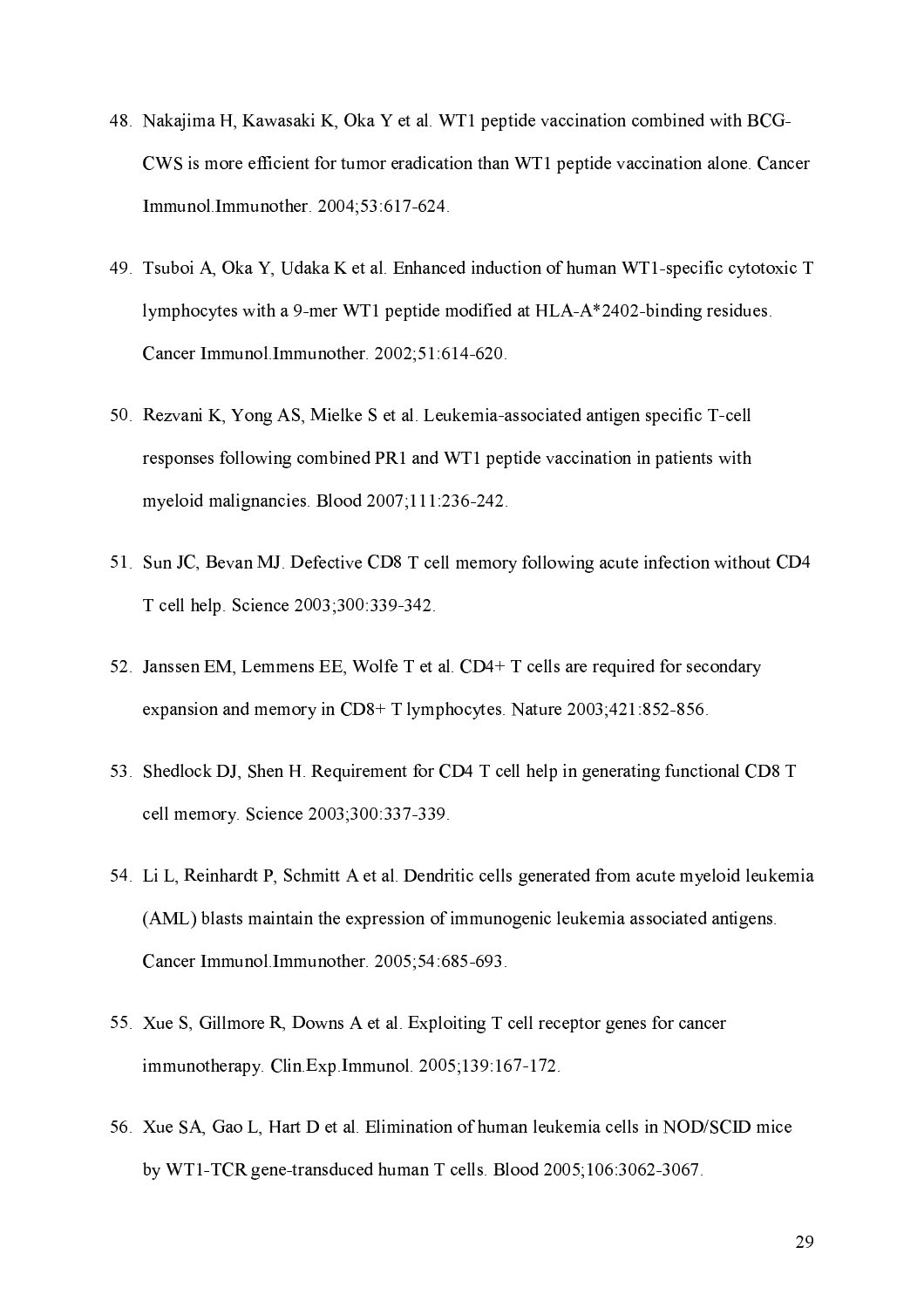57. Palmowski MJ, Choi EM, Hermans IF et al. Competition between CTL narrows the immune response induced by prime-boost vaccination protocols. J.Immunol. 2002;168:4391-4398.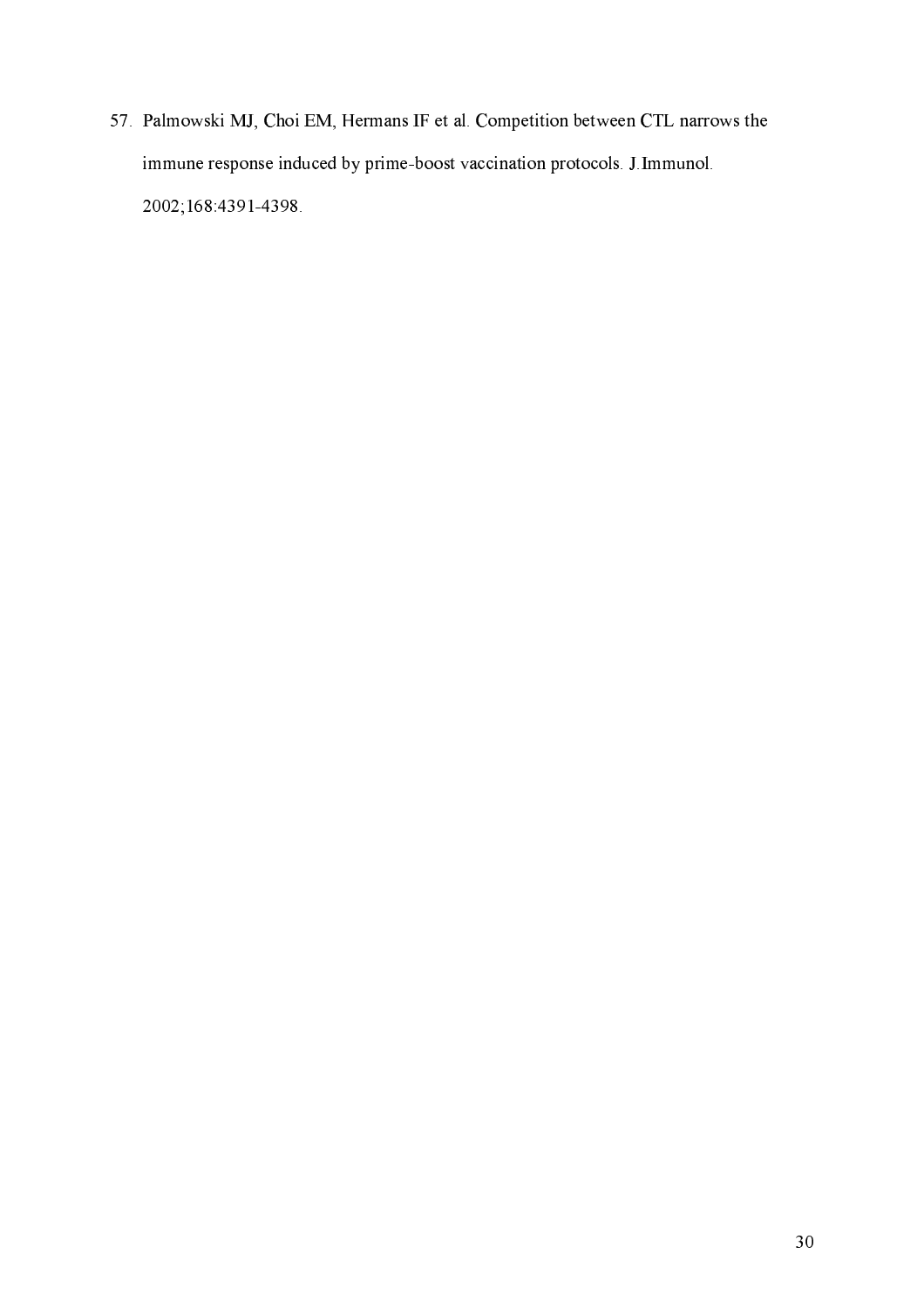#### **FIGURE LEGENDS**

Figure 1. Schematic representation of DNA vaccines. All DNA vaccines encode the leader sequence of the  $V_H$  heavy chain gene from the  $BCL_1$  lymphoma upstream of sequence encoding the first domain of Fragment C (FrC) of tetanus toxin ( $TT_{865-1120}$ ) which contains a promiscuous MHC II-binding sequence, p30. The control vaccine pDOM contains no additional sequence while  $p$  DOM-WT1.37 additionally encodes VLDFAPPGA (WT1 $_{37-45}$ ),  $p$  DOM-WT1.126 additionally encodes RMFPNAPYL (WT1 $_{126-134}$ ) and  $p$  DOM-WT1.235 encodes CMTWNQMNL (WT1 $_{235-243}$ ) downstream of the FrC sequence.

Figure 2. DNA vaccination induces WT1-specific IFN-y-secreting T cells in HHD mice. HHD mice were vaccinated with either (A)  $p$ , DOM-WT1.37 (n=7), (B)  $p$ , DOM-WT1.126  $(n=8)$ , (C) p.DOM-WT1.235 (n=12) or (D) p.DOM (n=20), and were boosted 28 days later with the same vaccine delivered using in vivo electroporation. On day 36 splenic lymphocytes were harvested by density centrifugation of spleen cells and the frequency of specific T cells assessed by IFNy ELISpot following a brief incubation alone (no pep), with an irrelevant peptide (irr pep;  $10^{-6}$ M) with p30 peptide ( $10^{-6}$  M) or with the relevant WT1 peptide  $(10^{-6}$  M or  $10^{-8}$  M). Data are expressed as the number of spot-forming cells (SFCs) per million lymphocytes and are a combination of 2 of 2 experiments with similar results; group means are represented by a horizontal bar. Responses were considered significant if the frequency of IFN-y-secreting cells was more than double the frequency detected in wells without peptide. (E) Lymphocytes from mice vaccinated with  $p$  DOM-WT1.37 ( $n=4$ ) or  $p$  DOM-WT1.126 ( $n=9$ ) were incubated with a range of peptide concentrations and the frequency of specific cells assessed by ELISpot analysis as before. Data are shown as the mean percentage of the maximum obtained for each mouse with the standard error of the mean indicated. A non-linear line of best fit was plotted using GraphPad Prism 4 software.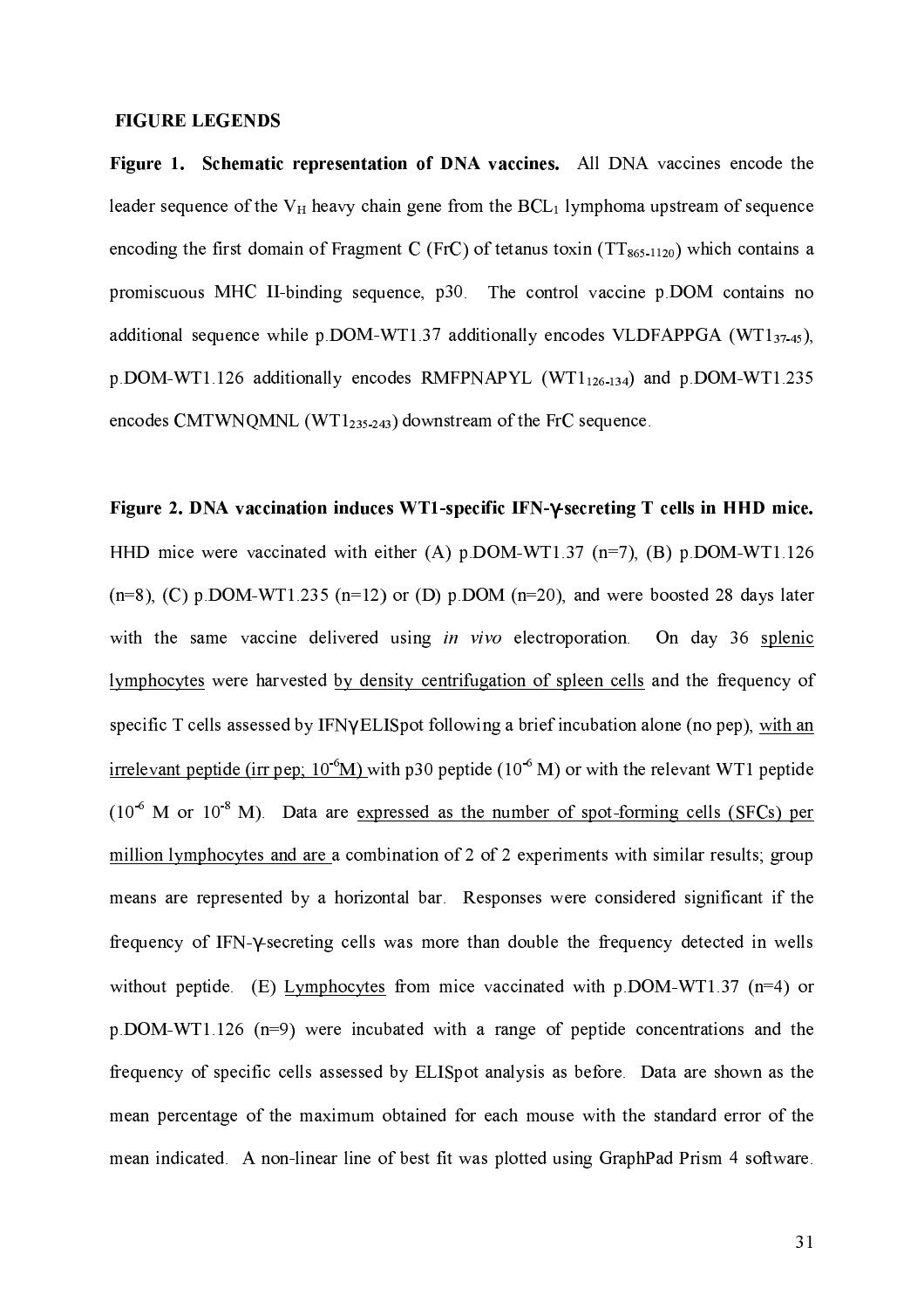(F) HHD mice were injected with DNA vaccine (p.DOM-WT1.126; DNA) or with peptide vaccine (WT1.126 peptide in IFA mixed with PADRE peptide: peptide). Lymphocytes were harvested on day 10 and the frequency of vaccine-specific T cells assessed by IFNy ELISpot following a brief incubation alone (no pep), with the Th peptides p30 or PADRE  $(10^6 \text{ M})$  or with the WT1.126 peptide  $(10^{-6} \text{ M})$ . Group means are represented by a horizontal bar.

Figure 3. WT1-specific T cells induced by DNA vaccination are peptide specific and kill target cells presenting WT1. Splenocyte cultures from individual mice previously immunized with either (A)  $p$  DOM-WT1.37, (B)  $p$  DOM-WT1.126 or (C)  $p$  DOM-WT1.235 were established by stimulation in vitro for two weeks before assessing cytotoxicity by  ${}^{51}Cr$ release assay. Cytotoxicity was assessed at the effector target ratios shown, against human tumor cells endogenously expressing WT1 and stably transduced with the chimeric humanized MHC class I molecule, HHD, denoted as HHD+WT1+ (specifically, KYO-HHD (A and C) or 697-HHD (B) cells). Cell lines expressing either WT1 (HHD-WT1+) or HHD (HHD+WT1-) were included as negative controls (KYO-1 and C1RA2-HHD respectively), HHD-transduced cells pulsed with the relevant peptide were used as positive controls.

Figure 4. Vaccination with p.DOM-WT1 DNA vaccines does not lead to destruction of hematopoietic stem cells. Groups of mice were injected with the vaccines shown on days 0 and 28 (+ electroporation), or were left unimmunized. Mice were culled between days 36 and 42 and spleen and bone marrow collected. Splenocytes were used to confirm the presence of WT1-specific T cells by ELISpot; non-responding mice were excluded from analysis (data not shown). Bone marrow cells were assessed for the frequency of (A) colony-forming units granulocyte-macrophage (CFU-GM) and (B) burst-forming units-erythroid (BFU-E). Data are a pool of 3 of 3 experiments with group means and standard deviations shown.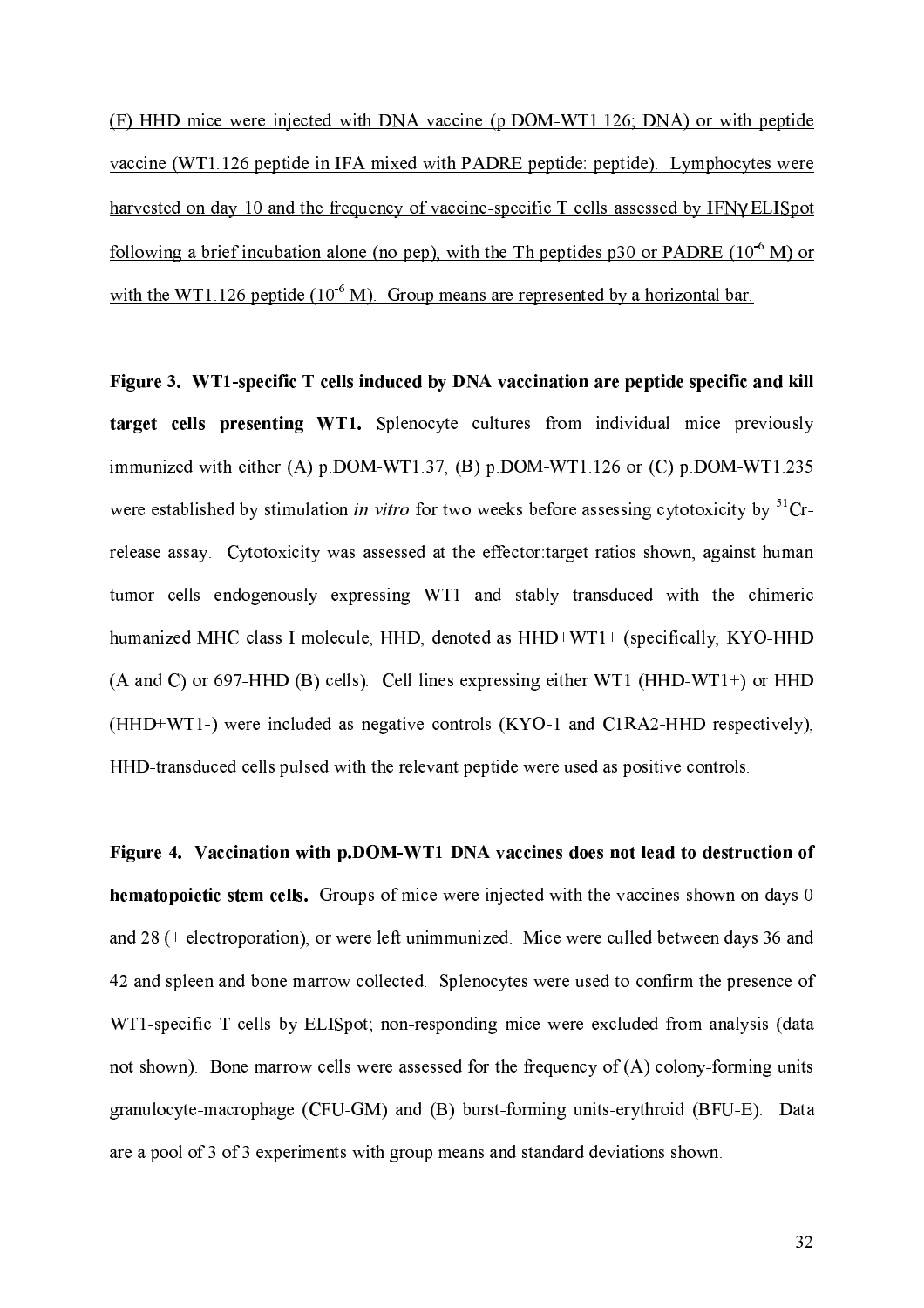Figure 5. Human WT1-peptide-specific CTL can be expanded in vitro and specifically kill peptide-pulsed cells. (A) Independently *in vitro* expanded WT1.126 (upper row) and WT1.235-specific (lower row)  $CD8<sup>+</sup>$  T cells were identified on day 31 and day 45 of culture respectively, by double-labelling using specific-HLA-A\*0201/peptide-biotin labelled pentamers with streptavidin-PE and anti-CD8-PE-Cy5 labelled antibody. Negative controls were similarly stained with the opposite and irrelevant HLA-A\*0201/peptide pentamer. Numbers indicate the percentage of CD8<sup>+</sup> cells of whole culture capable of binding pentamer. On day 54 of culture, (B) WT1.37 (C) WT1.126 or (D) WT1.235-peptide-specific CD8<sup>+</sup> T cells, were tested for their ability to lyse HLA-A\*0201 autologous PHA-Blasts (B) or the VAL cell line (C and D) pulsed with the indicated peptides at the effector/target (E/T) ratios For each CTL line generated (3 WT1.37-specific, 1 WT1.126-specific and 2 shown. WT1.235-specific) the assay was performed twice. Data were similar in each case and representative results are shown.

Figure 6. Human WT1.37-specific CTL kill WT1-expressing tumor cell lines and WT1positive primary leukemia cells in a HLA-class I-dependent manner. WT1.37-specific CTL were tested in a chromium release assay for lytic activity against (A) 697 and RS 4,11 cell lines (both HLA-A\*0201<sup>+</sup>WT1<sup>+</sup>) and primary WT1<sup>+</sup> leukemia cells from 4 different HLA-A\*0201<sup>+</sup> patients (I to IV) alone at the effector/target (E/T) ratios indicated or (B) in the presence of an antibody specific for HLA-class I (W6.32), alone (w/o Ab) or with an isotype control (+isotype) at an effector/target cell ratio of 60:1 (targets 697, RS 4,11 and sample III) or 100:1 (sample II). (C) WT1.37-specific CTL were tested for lytic activity against target cells from 2 different  $WT1^+$  and  $HLA-A^*0201$  patients (V and VI). Data are a combination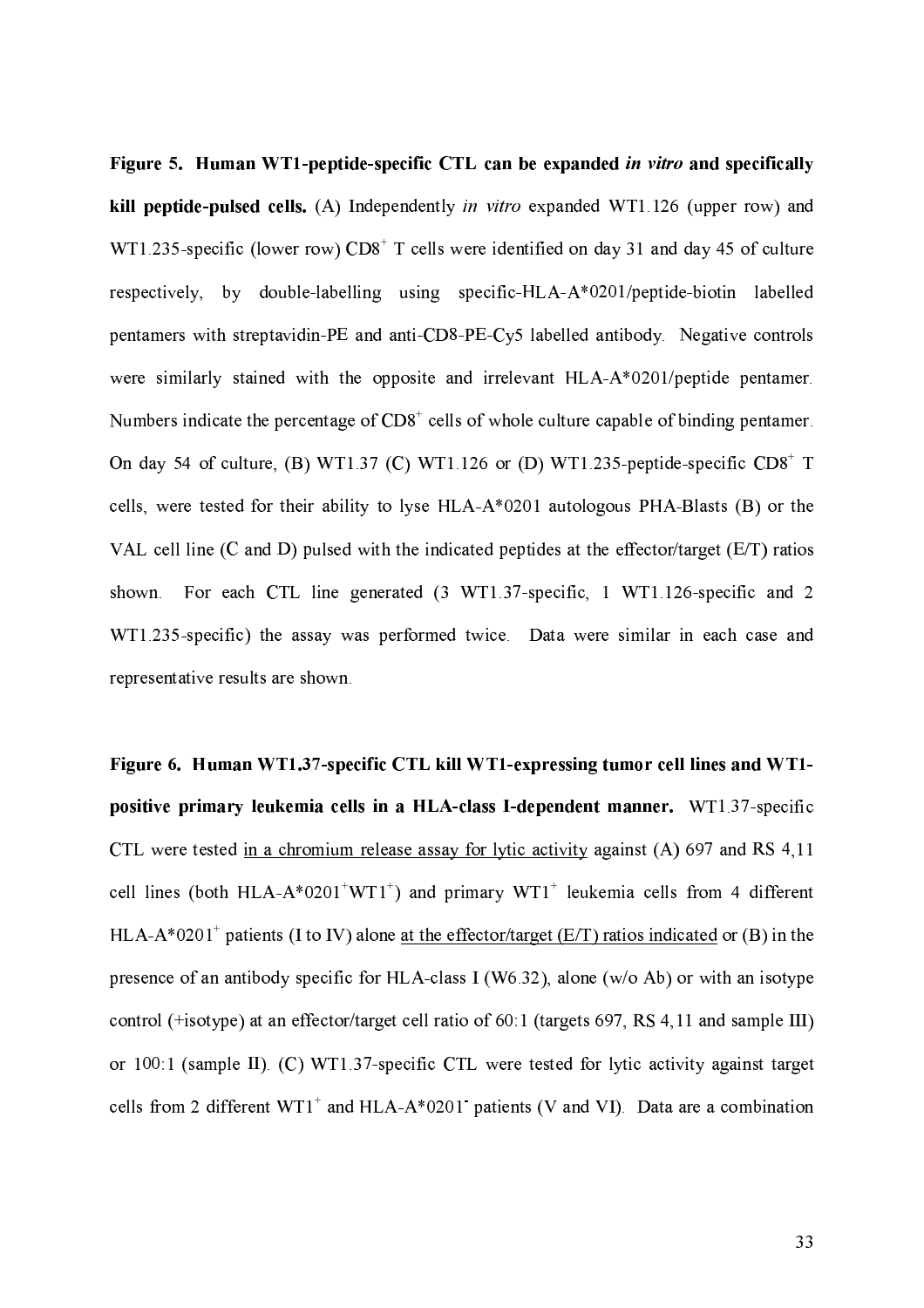of 2 experiments with 2 different WT1.37-specific CTL lines, differentiated by white or grey bars.

Figure 7. Human B cells transfected with p.DOM-WT1.37 present the WT1.37/HLA complex to, and are lysed by, WT1.37-specific T cells. The VAL follicular lymphoma (HLA-A\*0201<sup>+</sup>WT1) cell line was transfected with p.DOM-WT1.37 or with control plasmids p.DOM or p.EGFP. Twenty-four hours later, transfectants were tested for their susceptibility to lysis by human WT1.37-specific CTL. Data shown are representative of 3 experiments performed.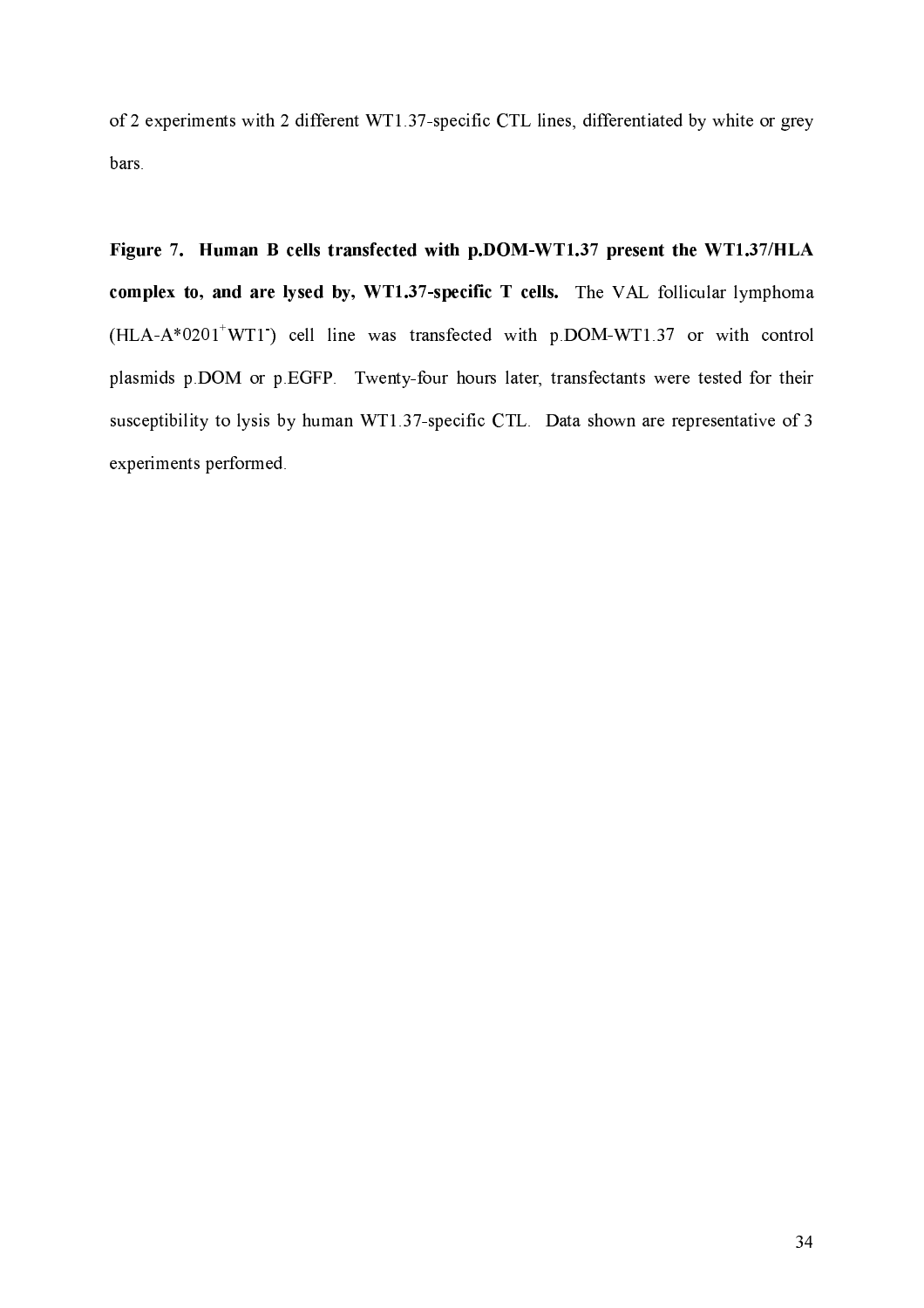

Figure 1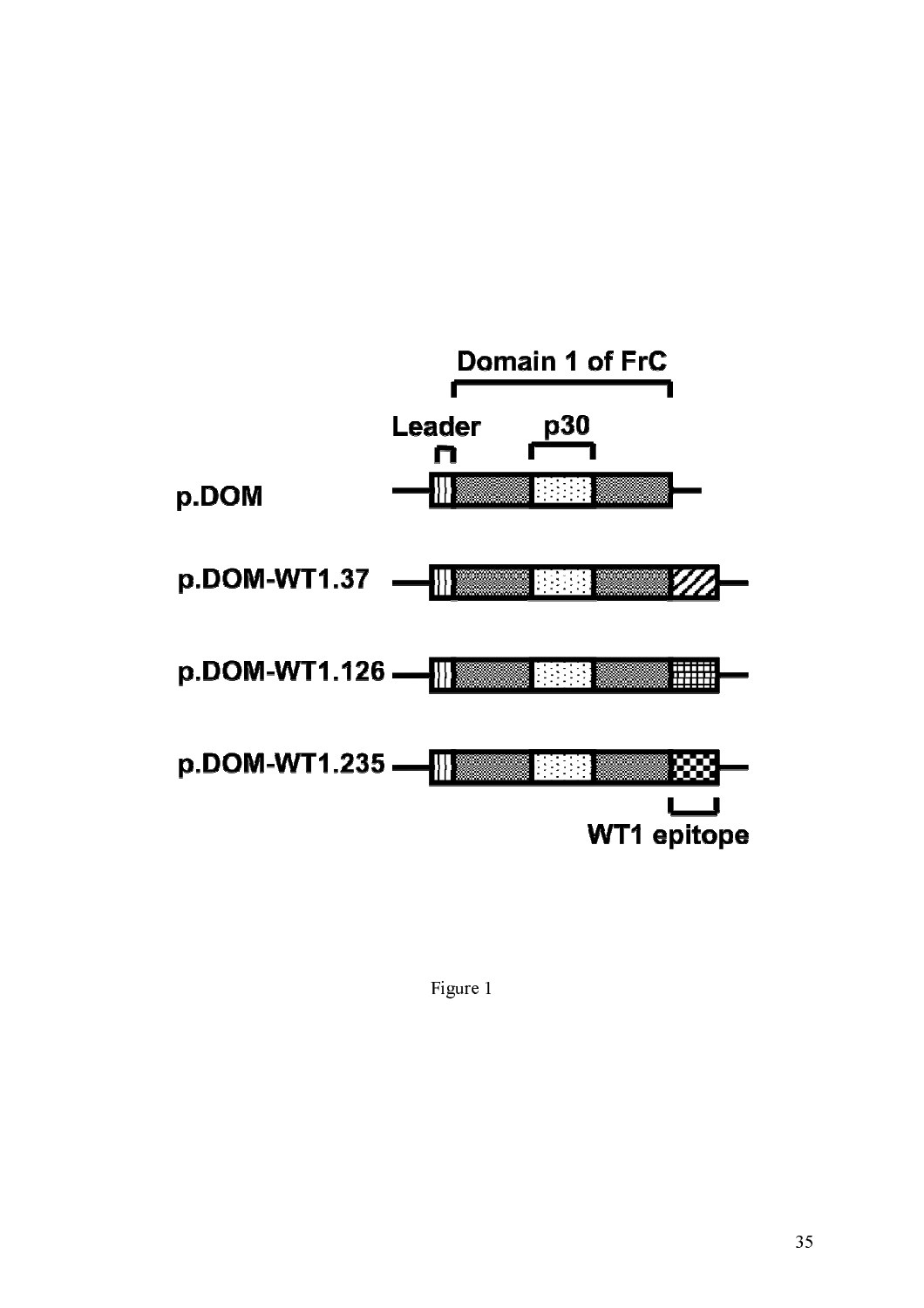

Figure 2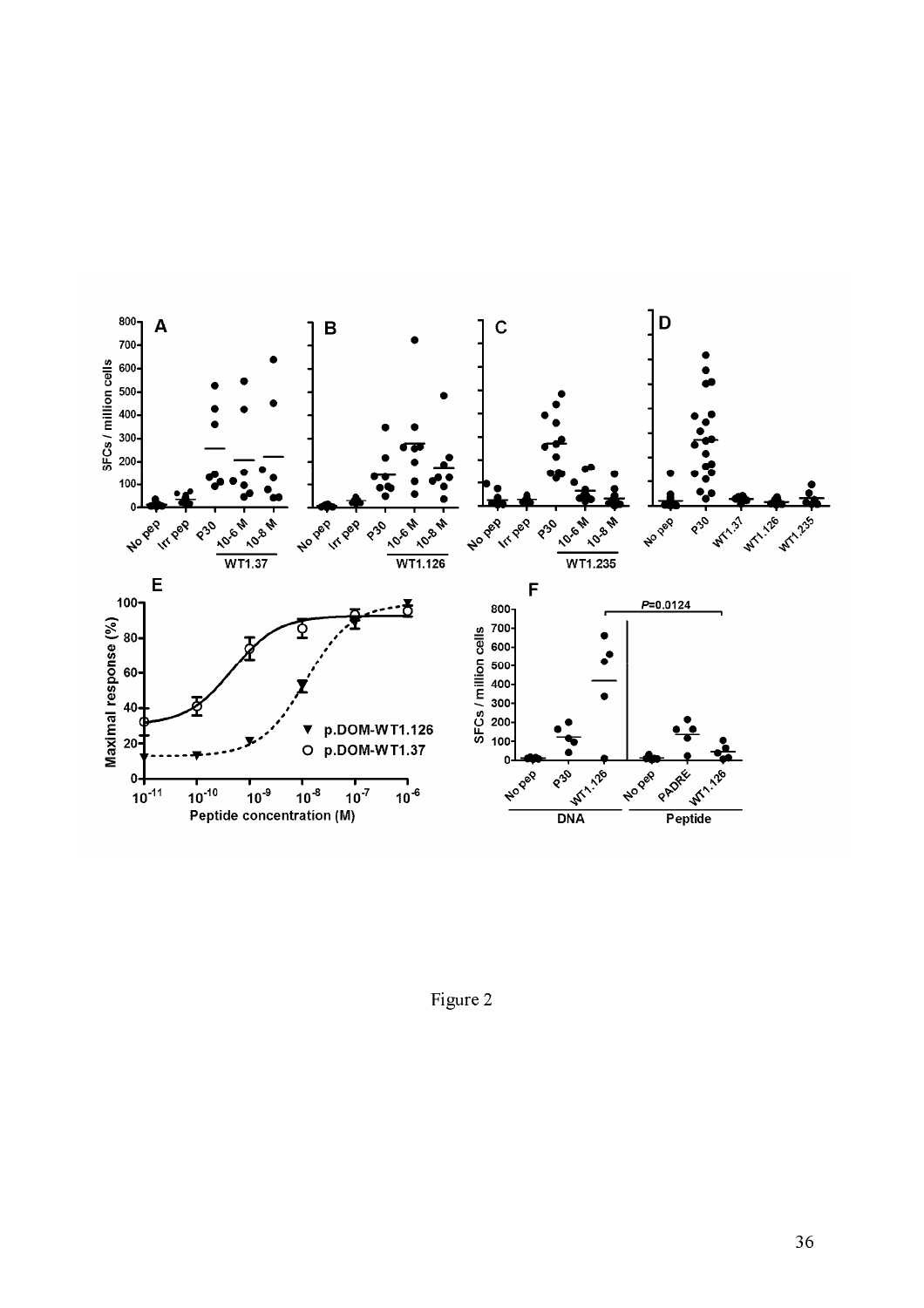

Figure 3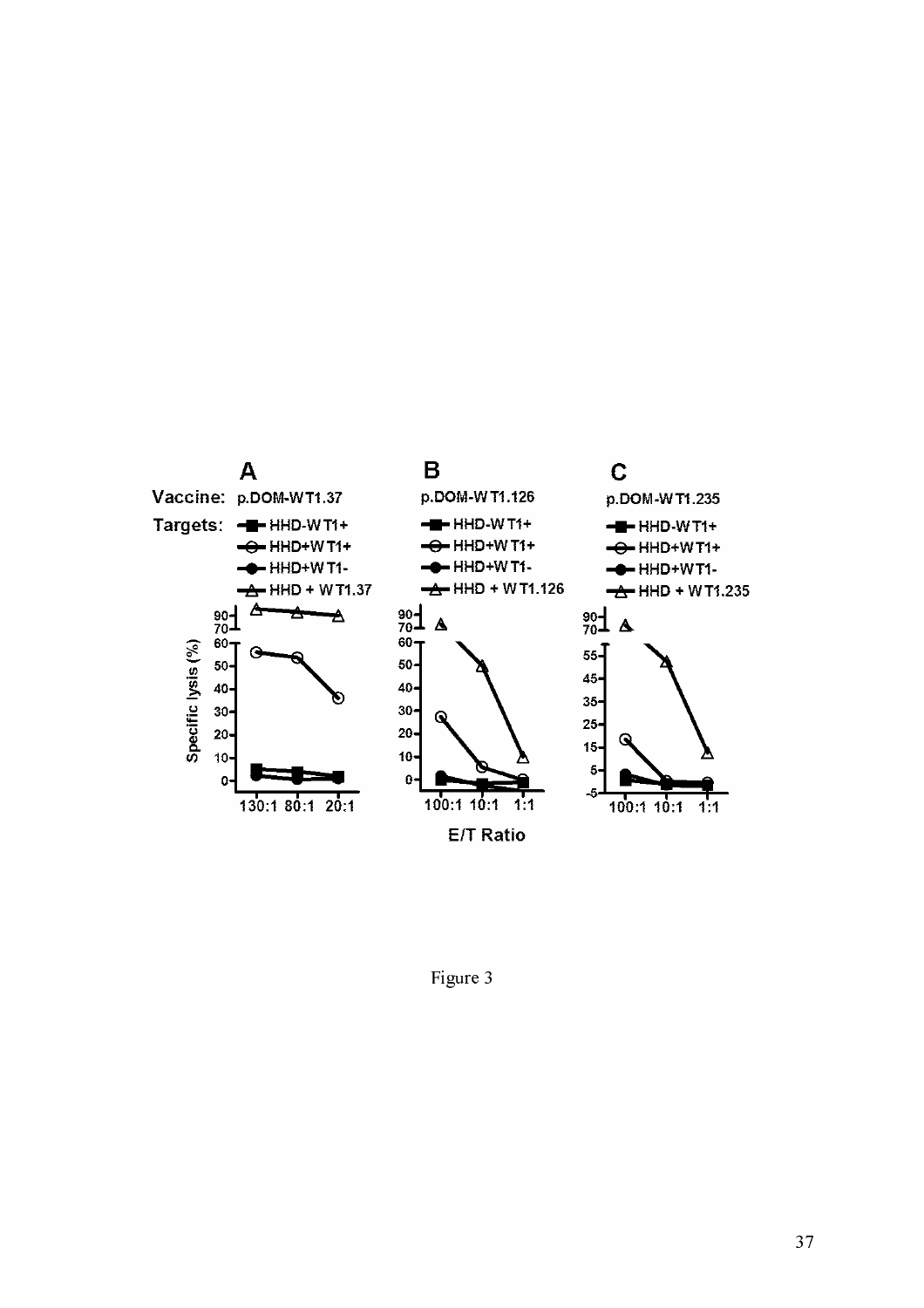

Figure 4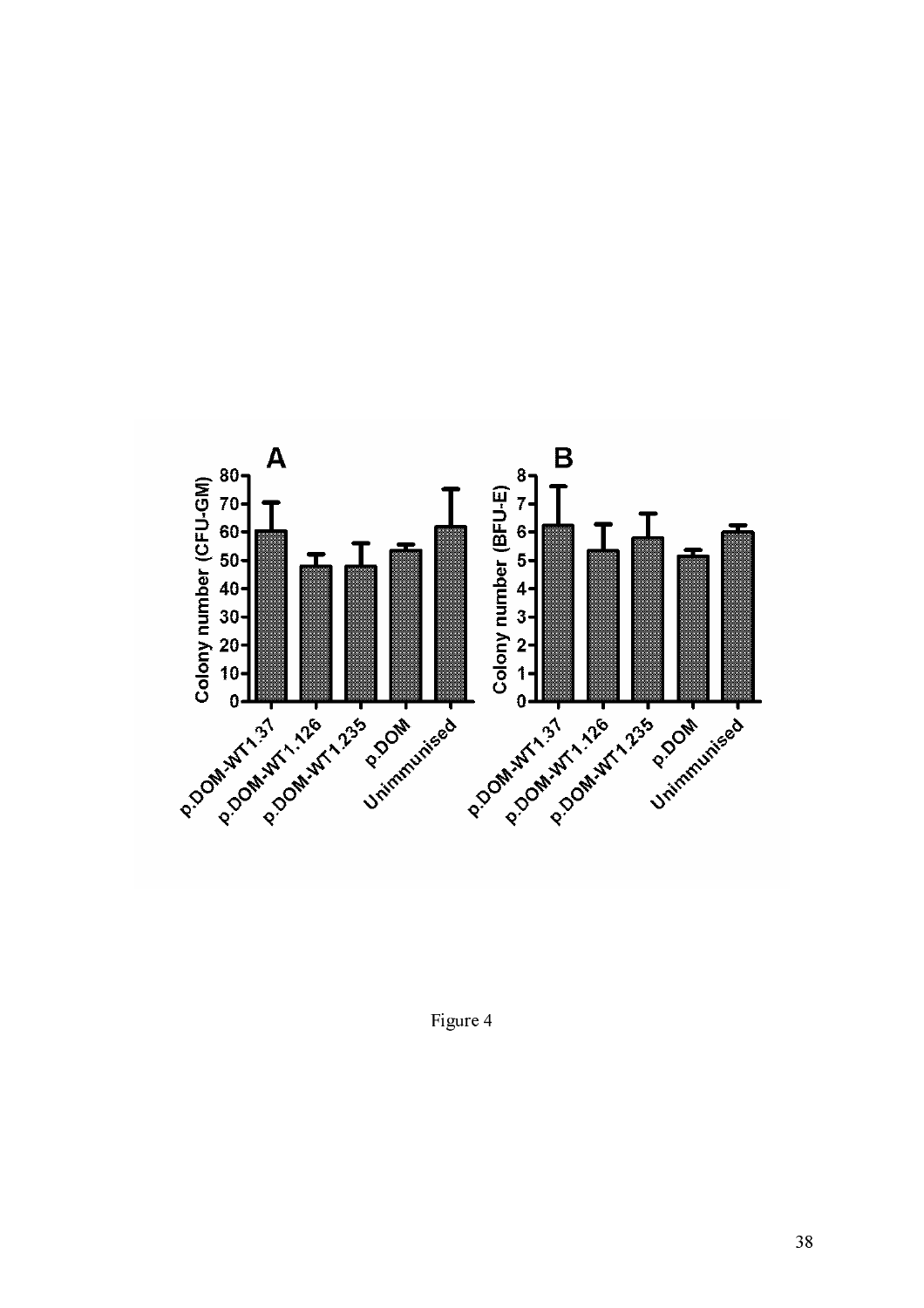

Figure 5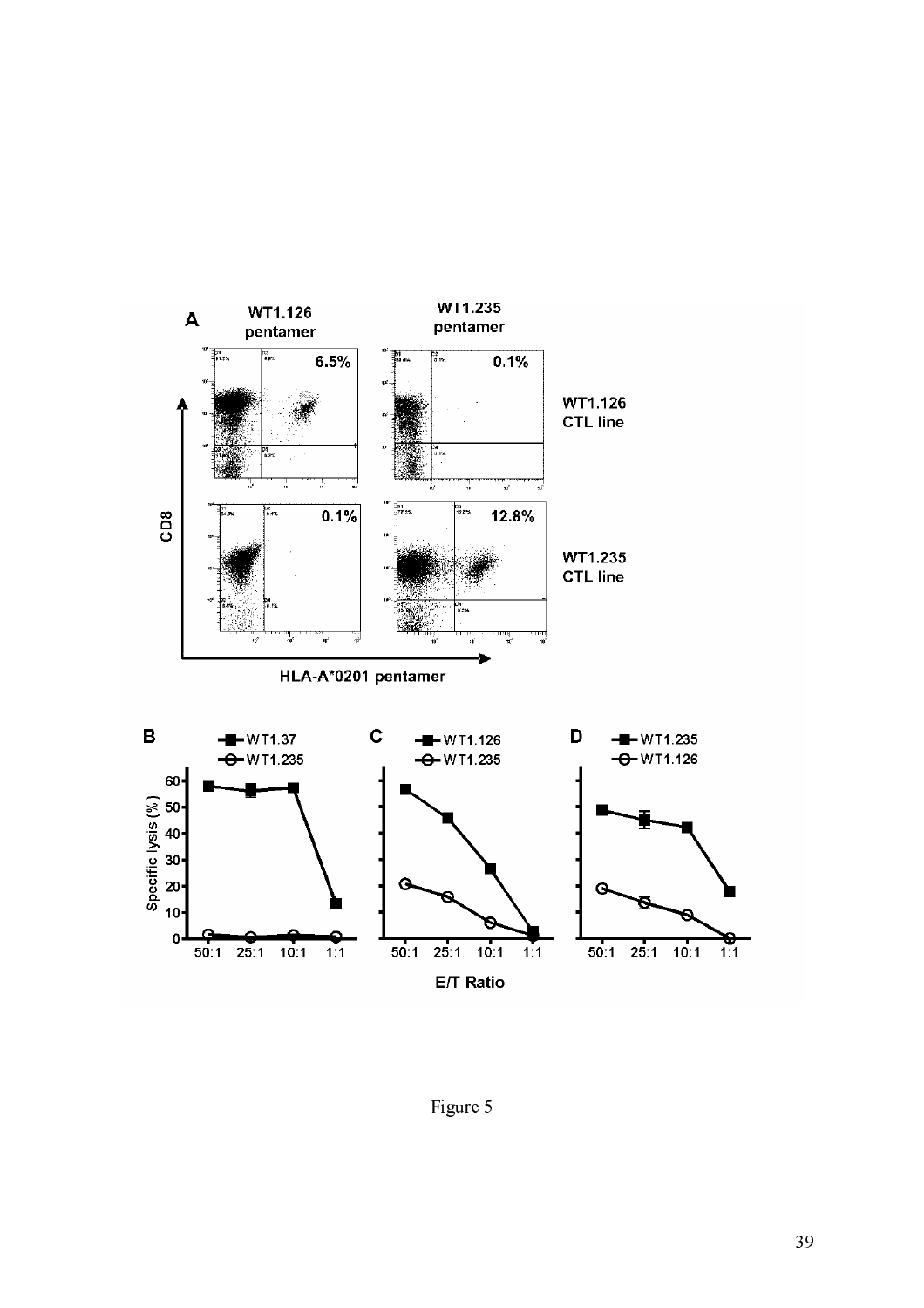

Figure 6